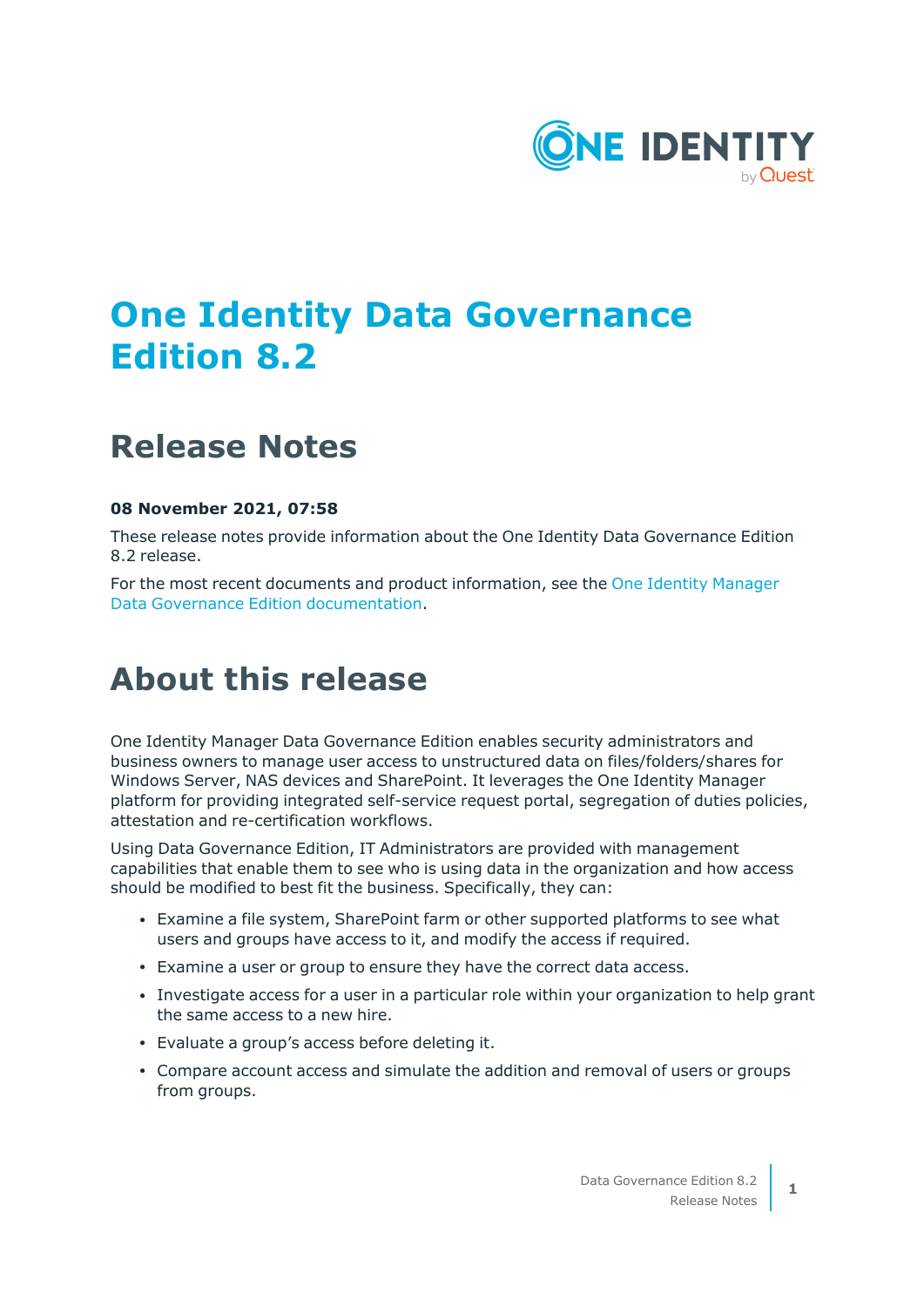- Calculate perceived owners to identify potential business owners for data within your environment.
- Place data under governance and leverage the self-service requests, attestations, policies, and reports that help you to ensure your data is in compliance.

Through workflows that cross both the Manager and the Web Portal, users can:

- Manage access to and governance of Windows Server, NAS devices, SharePoint resources, and certain Cloud resources.
- Perform access modeling to compare user accounts/groups to identify the impact of adding/removing users to/from groups and identify why employees in the same department have different access rights.
- View how access was achieved, who requested it, who approved or denied it. This information is useful to verify during the attestation process.
- Define access policies including Separation of Duties to assist in fulfilling security and compliance requirements around data protection.
- Manage access as a business owner, an administrator or a security officer through dashboards and views.
- Review user and resource activity to identify patterns of usage, spot atypical behavior, and determine business owners to ensure that users have only the access to what they absolutely need, and nothing more.
- Use an access request workflow which allows business owners to grant or deny resource access and recommend a group for fulfillment from the list of best fit groups suggested by the system – thereby improving efficiency and reducing IT burden.
- Identify data without owners, suggest potential business owners, and allow compliance teams to schedule a process for business owners to verify and attest to employee access as well as enable the immediate remediation.
- Access pre-defined reports to help you identify, summarize, and analyze resource and account access and activity throughout your organization.

Data Governance Edition 8.2 is a minor release that provides compatibility with One Identity Manager 8.2.

For a full list of target systems that can be scanned, see [Supported](#page-17-0) target systems

## **New features**

New features in Data Governance Edition 8.2:

- Support to install and configure Data Governance agent for managing NetApp CIFS and NFS devices for NetApp ONTAP version 9.8.
- Support to install and configure Database Server and Resource Activity database server using Azure SQL Managed Instance.

See also:

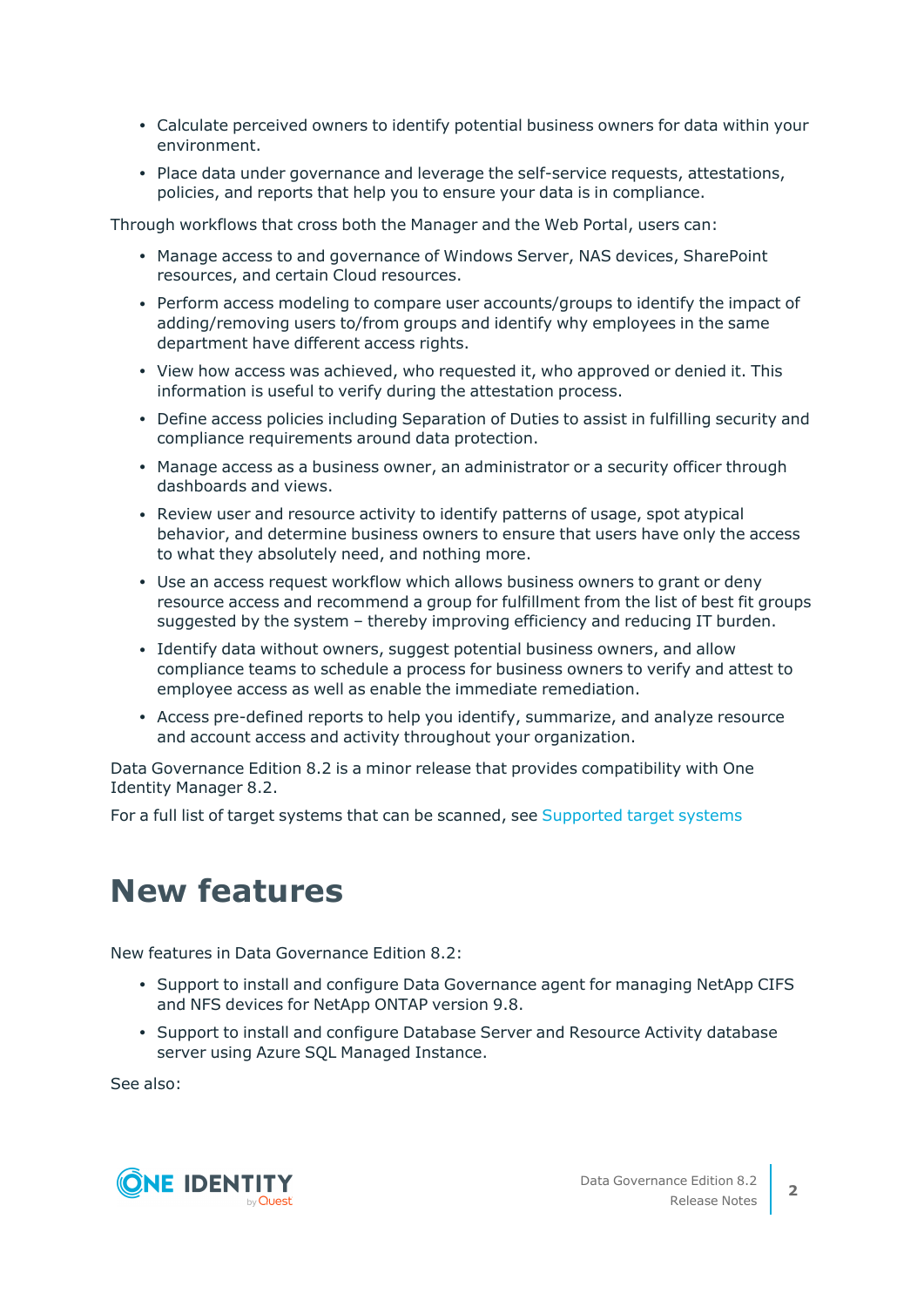- [Enhancements](#page-2-0) on page 3
- <span id="page-2-0"></span>• [Resolved](#page-2-1) issues on page 3

## **Enhancements**

The following is a list of enhancements implemented in Data Governance Edition 8.2.

### **Table 1: General enhancements**

| <b>Enhancement</b>                                                                                                                                      | <b>Issue</b><br>ΙD |
|---------------------------------------------------------------------------------------------------------------------------------------------------------|--------------------|
| Ability to specify and load a single Windows Server computer from Active<br>Directory in the Managed host view in the Manager application for deploying | 283975             |
| an agent for managing only cloud hosts.                                                                                                                 |                    |

## <span id="page-2-1"></span>**Resolved issues**

The following is a list of issues addressed in this release.

This release contains all resolved issues since the general release of One Identity Data Governance Edition 8.2.

### **Table 2: Resolved issues**

| <b>Resolved issue</b>                                                               | Issue<br>ID |
|-------------------------------------------------------------------------------------|-------------|
| Unable to create a new file system share because of FROZEN jobs in the Job<br>Queue | 273008      |

## **Known issues**

The following is a list of issues, including those attributed to third-party products, known to exist at the time of release.

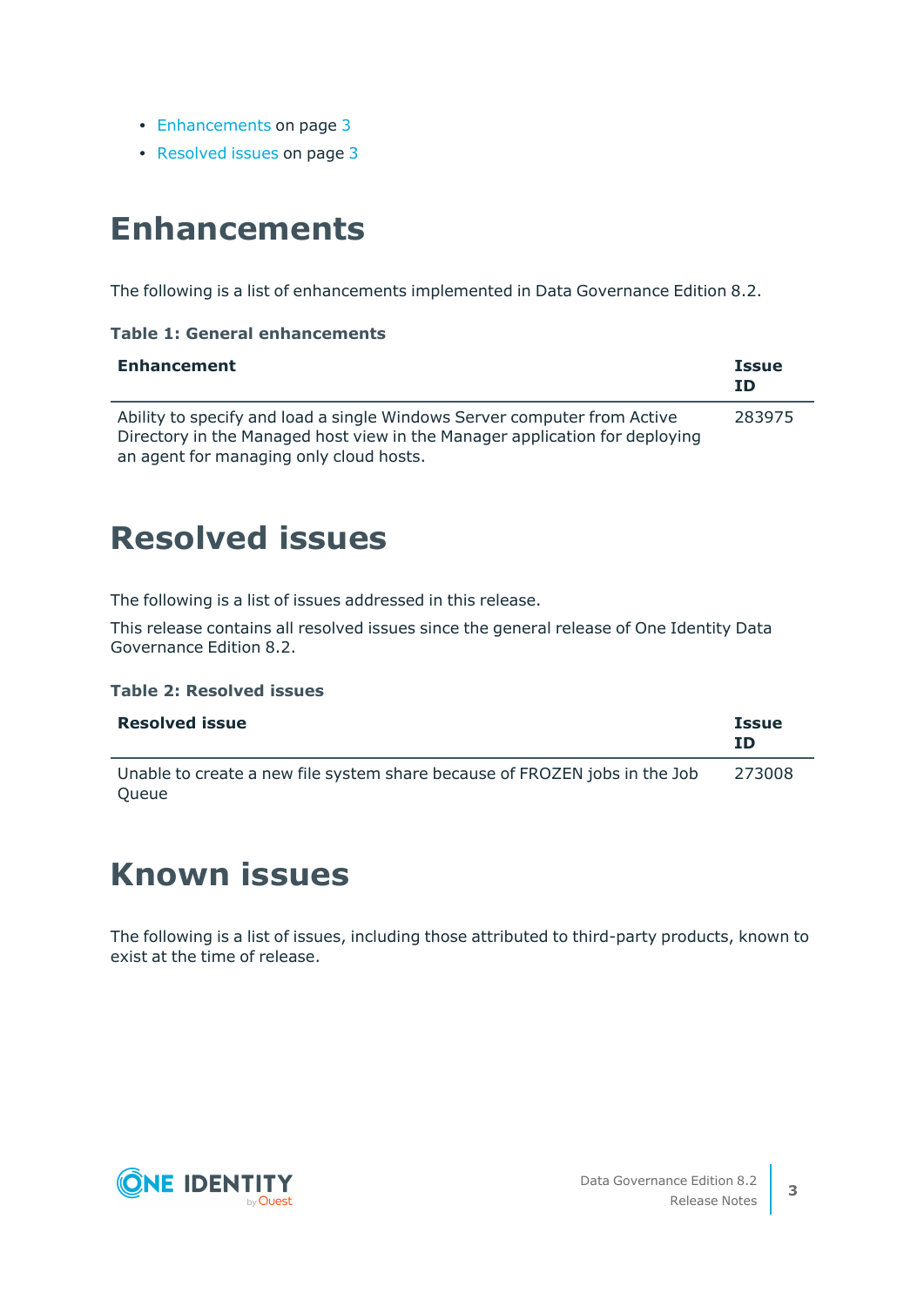### **Table 3: General known issues**

| <b>Known Issue</b>                                                                                                                                                                                                                                                                                            | <b>Issue</b><br>ID |
|---------------------------------------------------------------------------------------------------------------------------------------------------------------------------------------------------------------------------------------------------------------------------------------------------------------|--------------------|
| Data Governance Edition does not handle computer name changes<br>automatically. If a computer's name is changed after it has been registered as a<br>managed host, some functions will not operate correctly. If a managed host<br>computer is renamed, it must be removed and added again with the new name. | 42129              |

### **Table 4: Installation and upgrade known issues**

| <b>Known Issue</b>                                                                                                                                                                                                                                                                                                                                                                                                                                            | <b>Issue</b><br><b>ID</b> |
|---------------------------------------------------------------------------------------------------------------------------------------------------------------------------------------------------------------------------------------------------------------------------------------------------------------------------------------------------------------------------------------------------------------------------------------------------------------|---------------------------|
| If you use the MSIExec.exe command to install the Data Governance server to<br>a non-default location, you will be required to perform future upgrades to the<br>server in the same manner. If the installation path is not specified when the<br>upgrade is performed, the custom installation is removed and the new version<br>is installed to the default location of %ProgramFiles%\One Identity\One<br><b>Identity Manager Data Governance Edition.</b> | 313477                    |
| Upgrading the Data Governance server reverts the "run as" of the server<br>service to Local System. The service must be reinstalled running as the<br>previously configured account.                                                                                                                                                                                                                                                                          | 359129                    |
| To resolve this issue, when installing the new version of the Data Governance<br>server, leave the installer Retry/Cancel dialog open when prompted, run the<br>Service Control Manager, and switch the account on the Data Governance<br>server from local system back to the original service account. Then click Retry<br>in the installer dialog, and the installation should complete successfully.                                                      |                           |
| The Data Governance Configuration wizard is not detecting the existing<br>Resource Activity database name. If you are not using the default name for<br>your Resource Activity database, on an upgrade you must enter the "custom"<br>database name on the Data Governance activity database page of the Data<br>Governance Configuration wizard.                                                                                                             | 592431                    |
| After upgrading the Data Governance service to version 8.0, existing agents<br>will initially connect; however, after an agent restart, they will no longer<br>connect, displaying a "Waiting to connect" state, and must be upgraded.                                                                                                                                                                                                                        |                           |

### **Table 5: Resource activity known issues**

| <b>Known Issue</b>                                                                                                                                                                       | <b>Issue</b><br><b>ID</b> |
|------------------------------------------------------------------------------------------------------------------------------------------------------------------------------------------|---------------------------|
| If a volume is mounted as a drive letter and as a folder path, and changes are<br>made through the folder path - the Activity reports show the drive letter as the<br>path for activity. | 148588                    |
| The SharePoint system account will be automatically filtered from resource<br>activity.                                                                                                  | 320562                    |

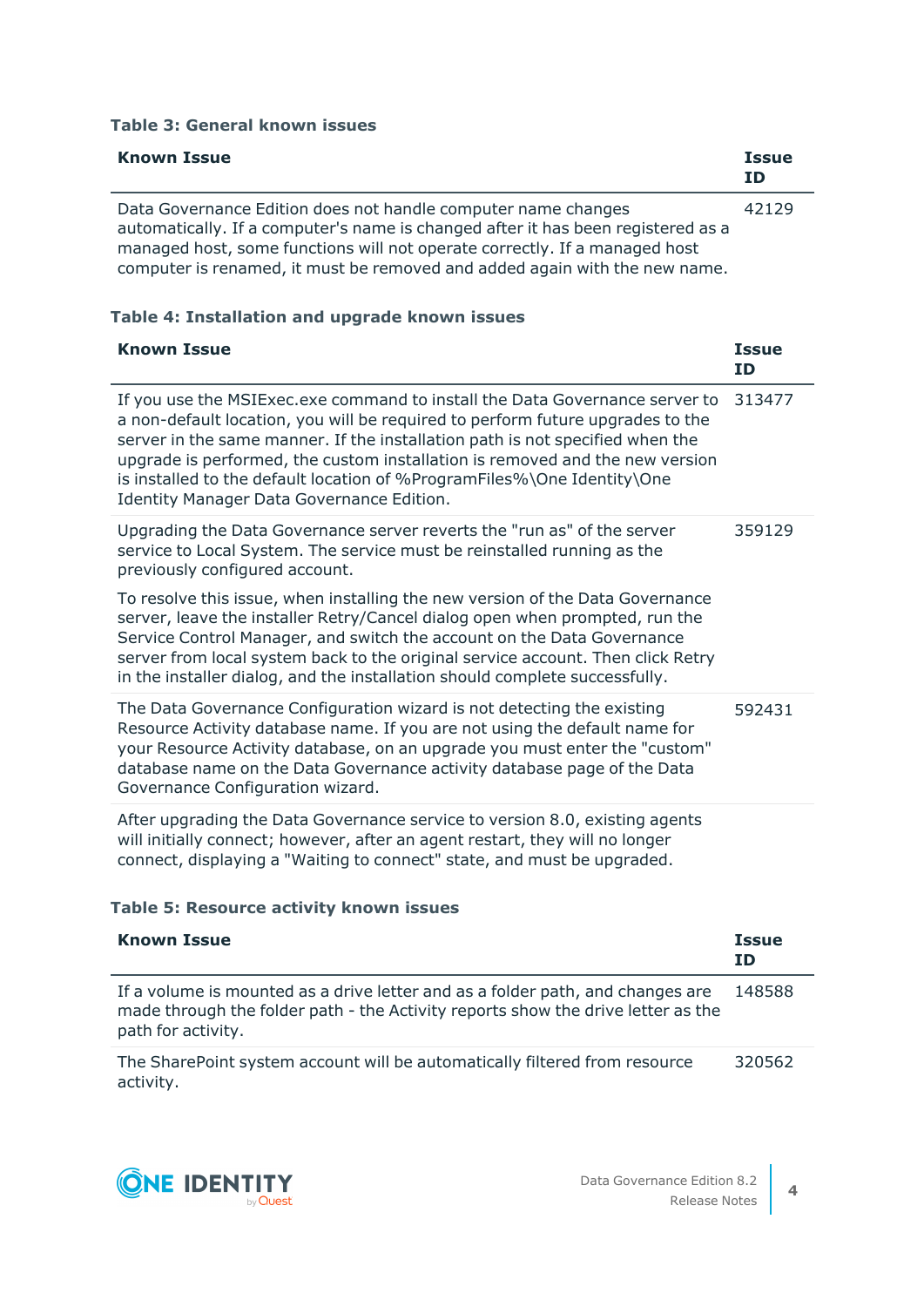| <b>Known Issue</b>                                                                                                                                                                                                                                                                                                                                                                                                                   | <b>Issue</b><br>ID |
|--------------------------------------------------------------------------------------------------------------------------------------------------------------------------------------------------------------------------------------------------------------------------------------------------------------------------------------------------------------------------------------------------------------------------------------|--------------------|
| When you restart a NetApp filer, the Data Governance agents scanning that<br>filer must also be restarted as they do not automatically register the required<br>FPolicy.                                                                                                                                                                                                                                                             | 417143             |
| Resource activity collection and real-time security updates are not supported<br>for EMC Isilon NFS managed hosts.                                                                                                                                                                                                                                                                                                                   | 629701             |
| EMC VNX activity collection is not supported for devices with multiple CIFS<br>exposed virtual data movers.                                                                                                                                                                                                                                                                                                                          |                    |
| EMC activity collection requires that EMC CEE 7.1 is installed on the same<br>server as the Data Governance agent.                                                                                                                                                                                                                                                                                                                   |                    |
| If Change Auditor is configured to collect activity from your EMC device via the<br>Quest Shared EMC Connector, and you would like activity<br>collection/aggregation in Data Governance Edition, you MUST configure Data<br>Governance Edition to collect activity directly from Change Auditor. You will<br>not be able to collect activity directly from your EMC device with both Change<br>Auditor and Data Governance Edition. |                    |
| When integrating with Change Auditor version 6.9.x, no activity is being<br>reported in Data Governance Edition.                                                                                                                                                                                                                                                                                                                     |                    |
| There is a Change Auditor 6.9 hotfix now available to fix this integration.<br>Please contact One Identity technical support for the latest Change Auditor<br>hotfix.                                                                                                                                                                                                                                                                |                    |

### **Table 6: SharePoint known issues**

| <b>Known Issue</b>                                                                                                                                                                                                                      | <b>Issue</b><br>ID |
|-----------------------------------------------------------------------------------------------------------------------------------------------------------------------------------------------------------------------------------------|--------------------|
| The SharePoint account SHAREPOINT\system displays in Account access as<br>NULL SID.                                                                                                                                                     | 202555             |
| In the Group Memberships tab, the location for SharePoint groups displays the<br>URL instead of the friendly path for the group.                                                                                                        | 213029             |
| In the Accounts view, renamed SharePoint groups do not show the new name<br>after a rescan.                                                                                                                                             | 213906             |
| When creating a new site collection on a farm where the SharePoint Auditing<br>farm solution is enabled, you may see an error indicating that the farm<br>solution is already activated. If this occurs, re-create the site collection. | 215381             |
| Exceptions occur during security index scans if web app policy denies rights to<br>a farm account, even if the web app is not a selected security index root.                                                                           | 253558             |
| Once data is placed under governance, a user or group's Limited access<br>permission will be changed to the AllowRead permission.                                                                                                       | 271856             |

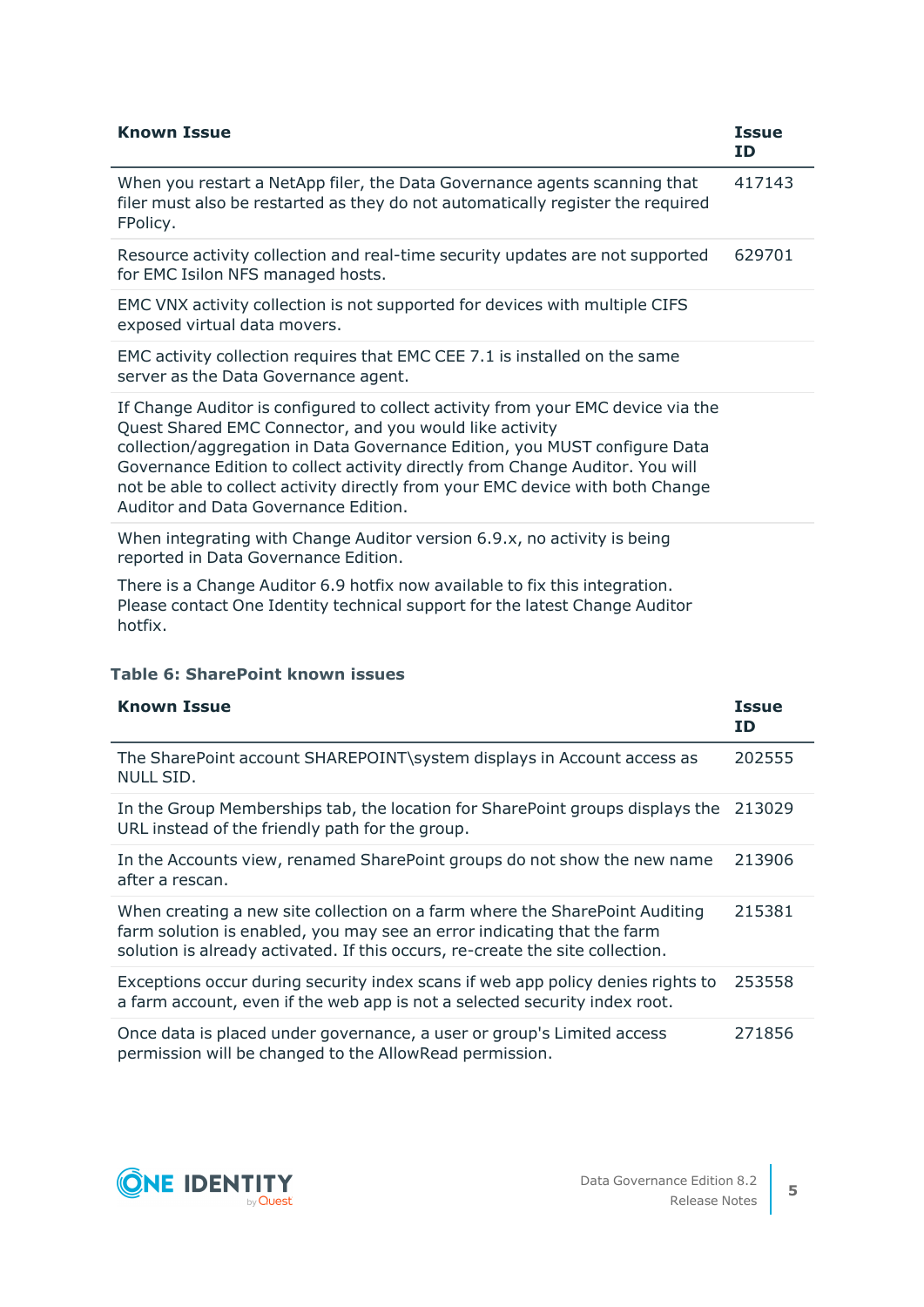| <b>Known Issue</b>                                                                                                                                                                                                                                                                                                                                | <b>Issue</b><br><b>ID</b> |
|---------------------------------------------------------------------------------------------------------------------------------------------------------------------------------------------------------------------------------------------------------------------------------------------------------------------------------------------------|---------------------------|
| Retrieval of security for SharePoint hidden lists (such as Converted Forms)<br>through Data Governance Edition may incorrectly list the security for its<br>parent folder regardless of inheritance.                                                                                                                                              | 314472                    |
| For SharePoint 2010 farms, you may need to wait several minutes during<br>agent install before managed paths can be successfully configured.                                                                                                                                                                                                      | 388288                    |
| For SharePoint 2010, initial scans do not occur as expected if there is a delay<br>in setting dataroots for newly deployed managed hosts.<br>Workaround: Wait for the scan schedule to lapse or restart the agent.                                                                                                                                | 418369                    |
| SharePoint and Windows security scans add nested groups to the security<br>index. The default behavior is to add an entry for every trustee that has been<br>found to be directly ACL'd on a managed host. The SharePoint and Windows<br>security scan behavior does not cause any harm, it is simply inconsistent with<br>the expected behavior. | 598090                    |
| Running Manage Access on a user/employee with a SharePoint user account<br>type in the Security Index view logs an error: Requested value 'domain\user'<br>was not found.<br>Workaround: Run another SharePoint synchronization.                                                                                                                  | 667557                    |
|                                                                                                                                                                                                                                                                                                                                                   |                           |
| In the web portal, the target accounts picker accessed from the "Edit<br>subscription settings" window for an Account Access report shows the Claims<br>Identity for SharePoint resources instead of the employee name.                                                                                                                           | 675807                    |

### **Table 7: Object naming known issues**

| <b>Known Issue</b>                                                                                                                                                              | <b>Issue</b><br>ΙD |
|---------------------------------------------------------------------------------------------------------------------------------------------------------------------------------|--------------------|
| Data Governance Edition may incorrectly represent the names of certain Built-114243<br>in groups, such as Administrators and Power Users, if these groups have been<br>renamed. |                    |
| This does not affect the underlying functionality of Data Governance Edition,<br>just the display names of these groups.                                                        |                    |

### **Table 8: Machine local groups known issues**

| <b>Known Issue</b>                                                                                                                                                                                 | <b>Issue</b><br><b>ID</b> |
|----------------------------------------------------------------------------------------------------------------------------------------------------------------------------------------------------|---------------------------|
| If a machine local user or group is renamed after it has been originally added to 70422<br>the Data Governance index, any subsequent name changes will not be properly<br>reflected in the client. |                           |

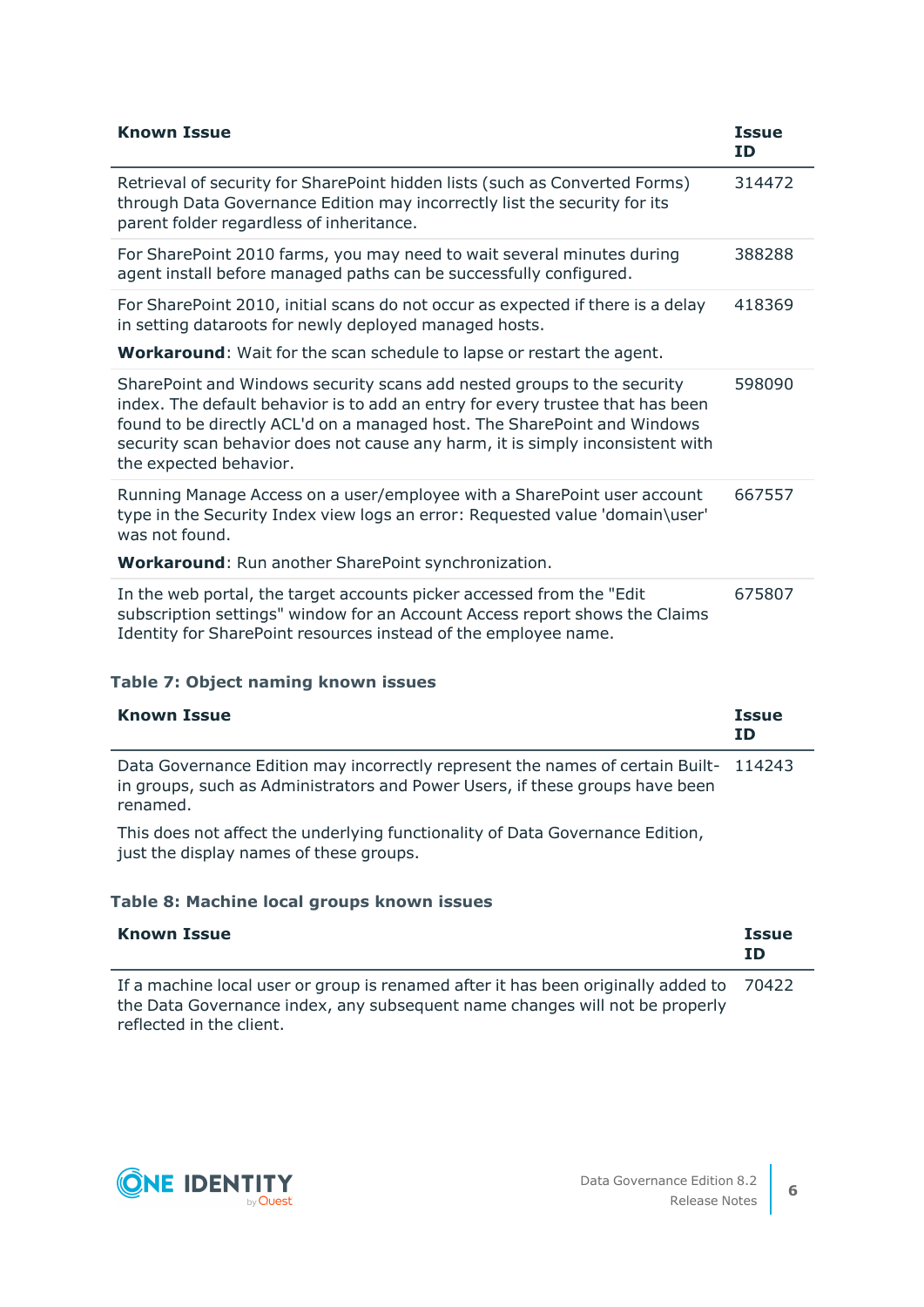### **Table 9: Agent known issues**

| <b>Known Issue</b>                                                                                                                                                                                                                                                                                                                                                                                                                          | <b>Issue</b><br>ID. |
|---------------------------------------------------------------------------------------------------------------------------------------------------------------------------------------------------------------------------------------------------------------------------------------------------------------------------------------------------------------------------------------------------------------------------------------------|---------------------|
| Network configuration changes may not be reflected in the agent connection<br>information. If the network configuration of a managed host changes such<br>that outgoing connections become blocked, the agent on that computer may<br>be incorrectly reported as operating in Active mode. Additionally, queries<br>against this agent may not be processed. To resolve this situation, restart the<br>agent to renegotiate the connection. | 45912               |
| If you attempt to export an agent log from a client, ensure the agent state is<br>set to OK. If the state is not set to OK, the process will fail.                                                                                                                                                                                                                                                                                          | 178061              |
| <b>Workaround:</b> Go to the agent installation directory, right-click the                                                                                                                                                                                                                                                                                                                                                                  |                     |

DataGovernance.Agent.exe.dlog file for the agent in question, and choose **Copy**.

### **Table 10: Managed paths (formerly referred to as Security index roots) known issues**

| <b>Known Issue</b>                                                                                                                                                                                                      | <b>Issue</b><br>ΙD |
|-------------------------------------------------------------------------------------------------------------------------------------------------------------------------------------------------------------------------|--------------------|
| When deploying remote agents, it is sometimes possible to select roots that<br>the specified service account cannot access. Ensure that the service account<br>being selected for agent deployment can read the target. | 110236             |
| C\$ and ETC\$ are not valid as managed paths for NetApp filers.                                                                                                                                                         | 177265             |

### **Table 11: Security modifications known issues**

| <b>Known Issue</b>                                                                                                                                                                                                                                                                                                                                                                                                                                                                                                                        | <b>Issue</b><br>ID |
|-------------------------------------------------------------------------------------------------------------------------------------------------------------------------------------------------------------------------------------------------------------------------------------------------------------------------------------------------------------------------------------------------------------------------------------------------------------------------------------------------------------------------------------------|--------------------|
| Removal of inherited and explicit entries in the security editor should be<br>performed as two separate operations. When removing permissions in the<br>security editor, if both explicit and inherited permissions are present in the<br>selection, you will be prompted to confirm how to remove the inherited<br>permissions. If the Copy from Parent option is selected, the permissions<br>originally selected for removal will not be removed. A subsequent removal of<br>the explicit permissions will properly remove the rights. | 99724              |
| Do not manipulate security on the computer's recycle bin as this can cause<br>consistency issues with the content of the recycle bin itself.                                                                                                                                                                                                                                                                                                                                                                                              | 105477             |
| Adding machine local objects to a folder ACL on a NetApp filer using the Data<br>Governance security editor is not supported. When navigating to a folder<br>using a share path through the Resource browser or security editor,<br>attempting to add a machine local ACE from the filer on the folder ACL will fail.                                                                                                                                                                                                                     | 154142             |
| You may receive an error when editing security, through the Manage Access                                                                                                                                                                                                                                                                                                                                                                                                                                                                 | 215371             |

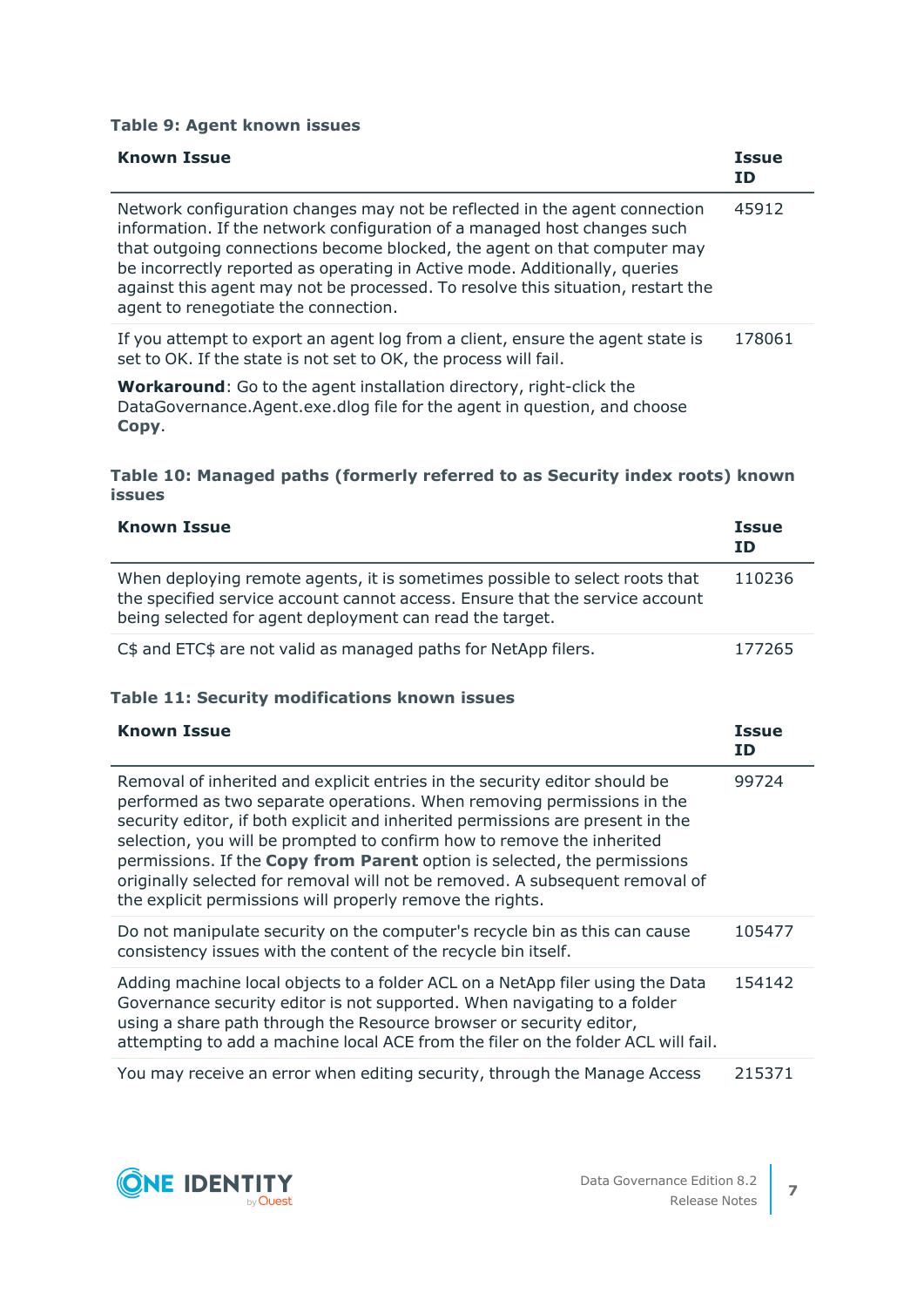| <b>Known Issue</b> |  |   |        |   |  | <b>Issue</b> |
|--------------------|--|---|--------|---|--|--------------|
|                    |  | . | $\sim$ | . |  |              |

view, for renamed resource on devices with a configured scanning schedule. It is recommended to use the Resource browser to complete this action.

### **Table 12: Reporting known issues**

| <b>Known Issue</b>                                                                                                                                                                                                                                                                                                                                                                                                                                                                       | <b>Issue</b><br>ID |
|------------------------------------------------------------------------------------------------------------------------------------------------------------------------------------------------------------------------------------------------------------------------------------------------------------------------------------------------------------------------------------------------------------------------------------------------------------------------------------------|--------------------|
| Local reads of .txt files using notepad - no read event appears on activity<br>reports. Account Activity and Resource Activity reports include events as they<br>are conveyed by the system where the activity occurred. In some instances,<br>certain applications do not report events as they may be expected by the user.<br>This is the expected behavior of the application and Data Governance Edition,<br>in most cases, is limited by what is reported by the operating system. | 149909             |
| If agents are not in an OK or Data available state, data from these agents will<br>not be included in reports.                                                                                                                                                                                                                                                                                                                                                                           | 369565             |
| Data Owners vs. Perceived Owners report in web portal does not allow you to<br>select the root folder of a DFS link, therefore, the report can not be generated<br>for that folder.                                                                                                                                                                                                                                                                                                      | 648054             |
| <b>Workaround:</b> Select the root folder using the Grid view instead of the Tree<br>view in the web portal.                                                                                                                                                                                                                                                                                                                                                                             |                    |

### **Table 13: Group membership known issues**

| <b>Known Issue</b>                                                                                                                                                                                                                                                                           | <b>Issue</b><br>ID |
|----------------------------------------------------------------------------------------------------------------------------------------------------------------------------------------------------------------------------------------------------------------------------------------------|--------------------|
| Domain Built-in groups may not show access points on any managed host<br>when selected from the tree view in the detailed Accounts view. To see this<br>information, you must select the Built-in Group and run a Manage Access<br>query that will return information on the Built-in group. | 155748             |

### **Table 14: Built-in users known issues**

| <b>Known Issue</b>                                                                                                                                 | <b>Issue</b><br>ID |
|----------------------------------------------------------------------------------------------------------------------------------------------------|--------------------|
| Only well-known accounts (such as Everyone and Authenticated Users) are<br>returned when the Built-in filter is selected. Other Built-ins, such as | 109347             |
| administrators and users, are returned as groups.                                                                                                  |                    |

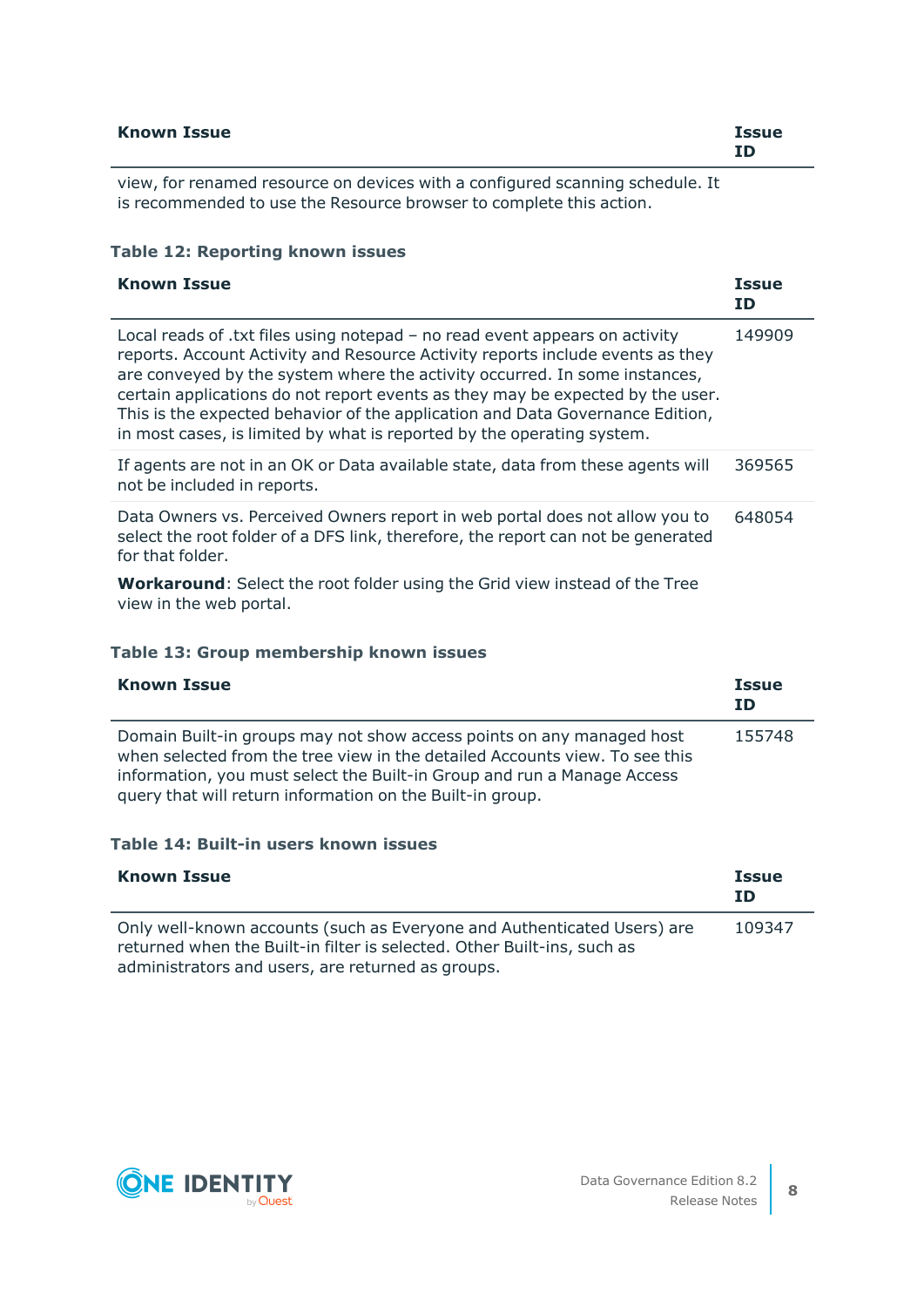### **Table 15: NetApp managed host known issues**

| <b>Known Issue</b>                                                                                                                                                                                                                                                                                                                                                                                         | <b>Issue</b><br><b>ID</b> |
|------------------------------------------------------------------------------------------------------------------------------------------------------------------------------------------------------------------------------------------------------------------------------------------------------------------------------------------------------------------------------------------------------------|---------------------------|
| Cloning an account on a NetApp managed host is not supported.                                                                                                                                                                                                                                                                                                                                              | 208968                    |
| Adding rights to a folder on a NetApp managed host is not supported.                                                                                                                                                                                                                                                                                                                                       | 208975                    |
| If you wish to collect security changes from your NetApp filer using Change<br>Auditor, and you are also using Data Governance Edition to collect activity,<br>you must disable cifs_setattr on the Data Governance FPolicy. In addition, you<br>should not select to collect real-time security updates in Data Governance<br>Edition. NetApp will not send the security change to more than one FPolicy. | 262027                    |

### **Table 16: Shared managed resource process known issues**

| <b>Known Issue</b>                                                                                                                                                                                                                                                                                                                                                                        | <b>Issue</b><br><b>ID</b> |
|-------------------------------------------------------------------------------------------------------------------------------------------------------------------------------------------------------------------------------------------------------------------------------------------------------------------------------------------------------------------------------------------|---------------------------|
| Configuration in a cross domain/forest scenario: In order to create the shared<br>folder, the service account for the One Identity Manager job service requires<br>extended permissions on the managed host server in the other domain/forest<br>where the share root resides. That is, this service account requires<br>permissions to create the share and add the groups to the share. | 520543                    |

### **Table 17: Governed data attestation known issues**

| <b>Known Issue</b>                                                                                                                                                                                                                                                                                                                                                               | <b>Issue</b><br>ΙD |
|----------------------------------------------------------------------------------------------------------------------------------------------------------------------------------------------------------------------------------------------------------------------------------------------------------------------------------------------------------------------------------|--------------------|
| The Governed Data: Resource security deviation attestation shows no<br>selected objects. That is, in the Manager when you select Change master<br>data   Run attestation cases for single objects for a governed resource<br>that has security deviations from its parent folder, the expected objects are<br>not listed on the Run attestation cases for single objects dialog. | 647709             |

### **Table 18: Cloud managed host known issues**

| <b>Known Issue</b>                                                                                                                                    | <b>Issue</b><br><b>ID</b> |
|-------------------------------------------------------------------------------------------------------------------------------------------------------|---------------------------|
| Data Governance Edition only supports one Office 365 domain per cloud<br>provider at this time. That is, you can deploy only one managed host for the |                           |
| SharePoint Online administrator account and one managed host for the                                                                                  |                           |
| OneDrive for Business administrator account. Data Governance Edition does                                                                             |                           |

not currently block you from deploying a second SharePoint Online or OneDrive for Business managed host; however, it will not work.

OneDrive for Business support is limited to the Documents folder for the Administrator account. Therefore, all managed paths are selected within the scope of the Administrator's Documents folder.

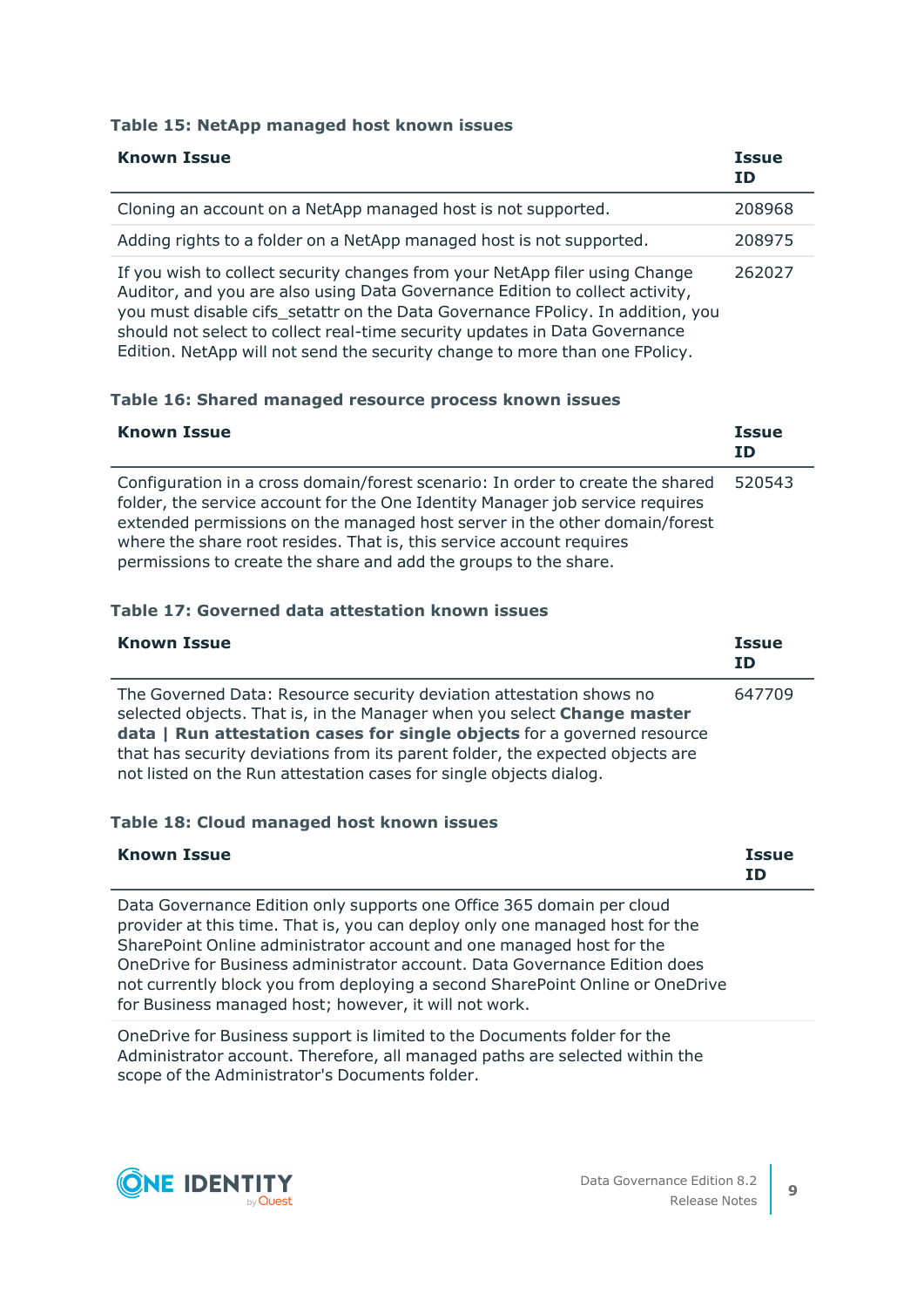| <b>Known Issue</b>                                                                                                                                                                                                                                                                                                                                                                                                         | <b>Issue</b><br><b>ID</b> |
|----------------------------------------------------------------------------------------------------------------------------------------------------------------------------------------------------------------------------------------------------------------------------------------------------------------------------------------------------------------------------------------------------------------------------|---------------------------|
| Unable to assign user (Active Directory, UNS, SharePoint) accounts to an<br>employee from Employees view in the Manager client when logged in through<br>the Application Server.                                                                                                                                                                                                                                           | 678767                    |
| <b>Workaround:</b> In some situations, using an Application Server connection<br>with the Manager may not function as expected. Switching temporarily to a<br>direct database connection should allow the function to succeed.                                                                                                                                                                                             |                           |
| <b>Table 20: Third-party known issues</b>                                                                                                                                                                                                                                                                                                                                                                                  |                           |
| <b>Known Issue</b>                                                                                                                                                                                                                                                                                                                                                                                                         | <b>Issue</b><br><b>ID</b> |
| <b>Windows 2008</b>                                                                                                                                                                                                                                                                                                                                                                                                        |                           |
| Unable to install an agent on a computer running Windows 2008.                                                                                                                                                                                                                                                                                                                                                             | 352646                    |
| To resolve this issue, download and install the VeriSign Class 3 Primary CA -G5<br>certificate in the local certificate store on the required target computers. The<br>download is available here: https://www.symantec.com/page.jsp?id=roots.                                                                                                                                                                             |                           |
| <b>Windows Server 2012/2012 R2</b>                                                                                                                                                                                                                                                                                                                                                                                         |                           |
| Agents used to scan an EMC or NetApp filer cannot be hosted on Windows<br>Server 2012 or 2012 R2. When the Data Governance server is hosted on<br>Windows 2012/2012 R2, you cannot browse resources or set managed paths<br>for the EMC or NetApp managed host. This is related to a known issue with<br>Windows Server 2012/2012 R2.                                                                                      | 272220                    |
| <b>Workaround:</b> Use an alternative supported operating system to host the<br>agent to scan the EMC or NetApp filer or set "Secure Negotiate" to "enable if<br>needed" using the following PowerShell command on the agent machine<br>running Windows Server 2012/2012 R2:<br>Set-ItemProperty -Path<br>"HKLM:\SYSTEM\CurrentControlSet\Services\LanmanWorkstation\Parameters"<br>RequireSecureNegotiate -Value 2 -Force |                           |
| For more details on the known issue, see<br>http://support.microsoft.com/kb/2686098.                                                                                                                                                                                                                                                                                                                                       |                           |
| Agent cannot access EMC or NetApp shares. After adding an EMC or NetApp<br>host machine to a domain running Windows Server 2012/2012 R2 or Windows<br>8, a "Windows cannot access <machine>" network error appears when<br/>attempting to access a share on the NAS device using the file explorer. The<br/>root cause is likely due to an incompatibility between your NAS device and<br/>SMB 2.0.</machine>              | 596797                    |
| Workaround: Upgrade the FLARE code on your NAS device with support for<br>SMB 2.2. If that is not feasible, disable SMB 2 in Windows Server 2012/2012<br>R2 or Windows 8.                                                                                                                                                                                                                                                  |                           |

### **Table 19: Identity Manager Application Server known issues**

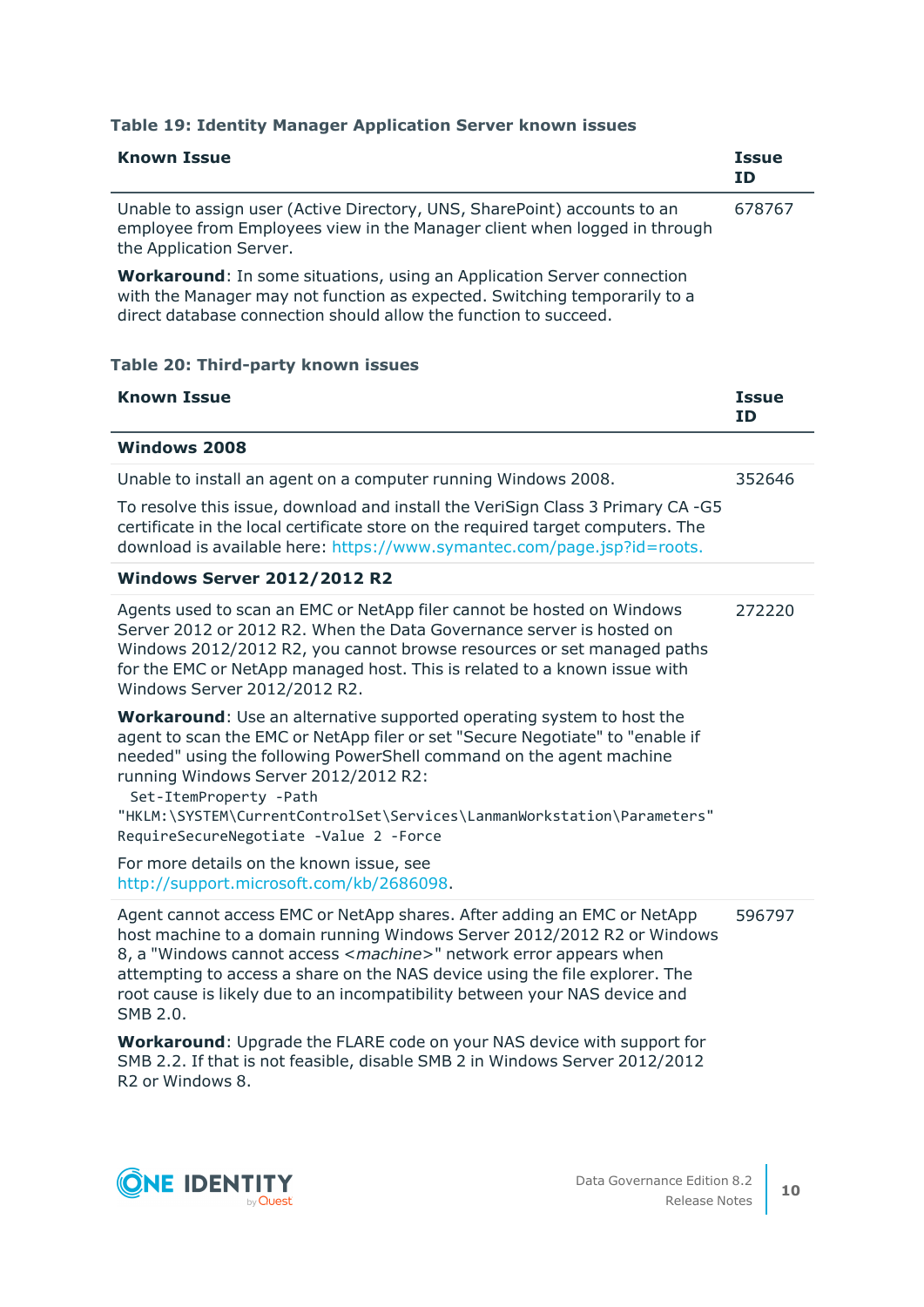| <b>Known Issue</b>                                                                                                                                                                                                   | <b>Issue</b><br>ΙD |
|----------------------------------------------------------------------------------------------------------------------------------------------------------------------------------------------------------------------|--------------------|
| For more details on the known issue and the proper solution, see<br>http://www.exaltedtechnology.com/windows-8-access-is-denied-to-network-<br>shares-could-be-an-issue-with-smb-2-2-with-emc-cellera-or-nas-device/ |                    |
| <b>NetApp</b>                                                                                                                                                                                                        |                    |
| Local user accounts created on a NetApp filer with a password longer than 14<br>characters, will not be included in the indexed information sent to the Data<br>Governance server.                                   | 204302             |

### **Table 21: DFS host known issues**

| <b>Known Issue</b>                                                                                                                                                                                                                | <b>Issue</b><br><b>ID</b> |
|-----------------------------------------------------------------------------------------------------------------------------------------------------------------------------------------------------------------------------------|---------------------------|
| Unable to browse a DFS link in the Manager application, when the DFS link<br>belongs to a DFS host whose Active Directory domain has a non-conventional<br>NetBIOS name (NetBIOS name can't be extracted from the domain's name). | 275342                    |
| <b>Workaround:</b> Edit the 'DisplayValue' of the managed DFS host in the<br>'QAMNode' table in the database. Replace the non-conventional NetBIOS<br>name in the 'DisplayValue' with the domain name (without the parent-domain  |                           |

## **Data Governance Edition system requirements**

NOTE: Some of the system requirements for One Identity Manager have changed in version 8.1. Prior to upgrading Data Governance Edition, ensure that the minimum requirements for all of the One Identity Manager components are meet. See the *One Identity Manager Installation Guide* for full details on One Identity Manager's system requirements.

Before installing Data Governance Edition, ensure that your system meets the following minimum hardware and software requirements.

- Data [Governance](#page-11-0) server
- [Database](#page-11-1) server

or top-level domain).

- Data [Governance](#page-16-0) agent
- [Resource](#page-17-1) Activity database server
- [Supported](#page-17-0) target systems

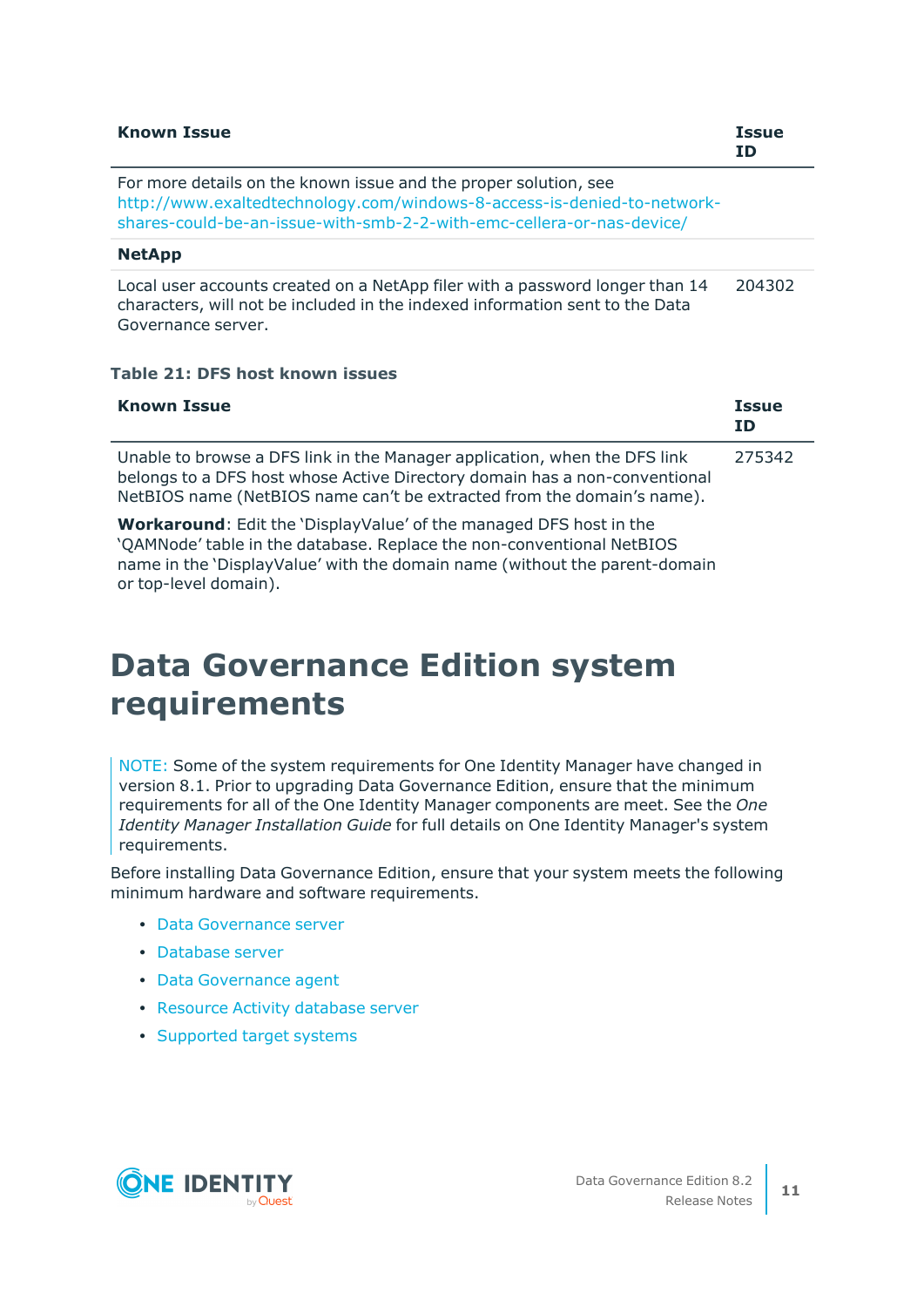In addition, ensure that the minimum permissions and communication port requirements are met to ensure proper authentication and communication with Data Governance Edition components.

- Data [Governance](#page-22-0) Edition minimum permissions
- Data [Governance](#page-24-0) Edition required ports

### <span id="page-11-0"></span>**Data Governance server**

The Data Governance server refers to the server where the Data Governance service is installed. This server must meet the following minimum system requirements.

| Processor        | quad core CPU                                                                                                                                                                                                                                                                                                        |
|------------------|----------------------------------------------------------------------------------------------------------------------------------------------------------------------------------------------------------------------------------------------------------------------------------------------------------------------|
| Memory           | 16GB RAM                                                                                                                                                                                                                                                                                                             |
| Free drive space | 100GB                                                                                                                                                                                                                                                                                                                |
| Operating system | 64-bit Windows operating systems:<br>• Windows Server 2008<br>• Windows Server 2008 R2<br>• Windows Server 2012<br>• Windows Server 2012 R2<br>• Windows Server 2016<br>• Windows Server 2019<br>NOTE: Only a 64-bit server for Data Governance Edition is<br>supported. Ensure that the server installed on a given |
|                  | computer uses the correct architecture to match the<br>installed operating system.                                                                                                                                                                                                                                   |
| Software         | NET Framework 4.7.2                                                                                                                                                                                                                                                                                                  |

**Table 22: Minimum system requirements: Data Governance server**

### <span id="page-11-1"></span>**Database server**

The Database server refers to the server hosting the One Identity Manager database. One Identity Manager supports SQL Server database systems.

The following system requirements must be met in order to install the database on a server for use with Data Governance Edition. Depending on the number of One Identity Manager modules and the accounts managed in One Identity Manager, the requirements for working memory, hard disk space, and processors may be significantly greater than the minimum

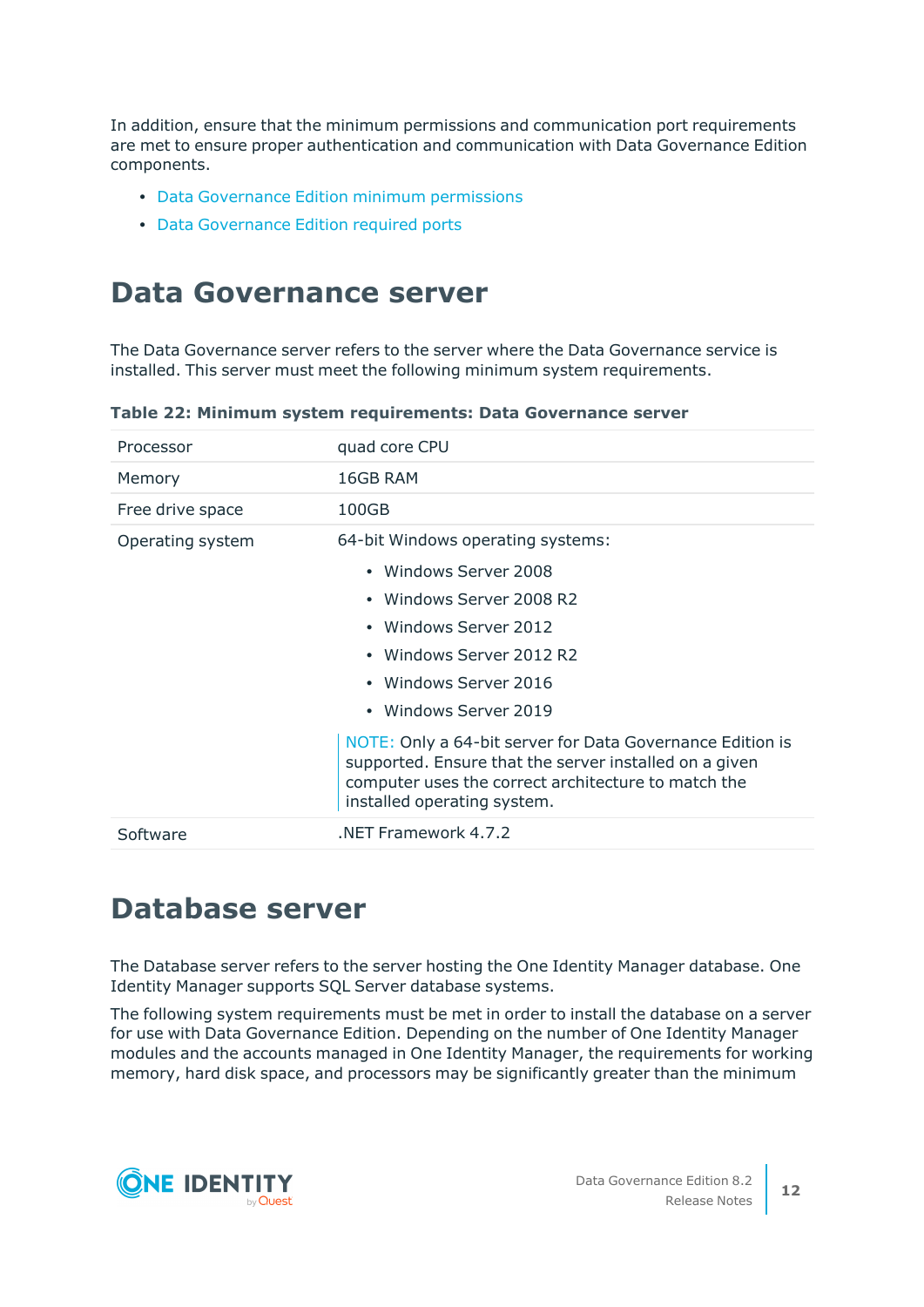requirements. For more details on the system requirements for One Identity Manager, see the *One Identity Manager Installation Guide* or *One Identity Manager Release Notes*.

| Table 23: Minimum system requirements: Database server |  |  |  |
|--------------------------------------------------------|--|--|--|
|--------------------------------------------------------|--|--|--|

| Processor          | 8 physical cores with 2.5 GHz+ frequency (non-production)<br>16 physical cores with 2.5 GHz+ frequency (production)<br>NOTE: 16 physical cores are recommended on performance grounds. |
|--------------------|----------------------------------------------------------------------------------------------------------------------------------------------------------------------------------------|
| Memory             | In addition to One Identity Manager's memory requirements of 16<br>GB+ RAM (non-production) and 64 GB+ (production), Data Governance<br>Edition requires an extra 16 GB of RAM.        |
| Free disk<br>space | In addition to One Identity Manager's database server requirements of<br>100GB, Data Governance Edition requires an extra 30GB per million<br>resources.                               |
| Operating          | 64-bit Windows operating systems:                                                                                                                                                      |
| system             | • Note the requirements given by Microsoft for the SQL Server<br>version you are using.                                                                                                |
|                    | NOTE: The 64-bit requirement for Windows Servers is specific to Data<br>Governance Edition.                                                                                            |
|                    | UNIX and Linux operating systems:                                                                                                                                                      |
|                    | • Note the requirements given by the operating system manufac-                                                                                                                         |
|                    | turer for SQL Server databases.                                                                                                                                                        |
| Software           | Supported SQL Server versions are:                                                                                                                                                     |
|                    | • SQL Server 2017 Standard Edition (64-bit) with the current<br>cumulative update                                                                                                      |
|                    | • SQL Server 2019 Standard Edition (64-bit) with the current<br>cumulative update                                                                                                      |
|                    | NOTE: The cumulative update 2 for SQL Server 2019 is not<br>supported.                                                                                                                 |
|                    | • Azure SQL Managed Instance                                                                                                                                                           |
|                    | NOTE: For performance reasons, the use of SQL Server Enterprise<br>Edition is recommended for live systems.                                                                            |
|                    | Compatibility level for databases: SQL Server 2017 (140)                                                                                                                               |
|                    | • Default collation: case insensitive, SQL_Latin1_General_CP1_CI_<br>AS (recommended)                                                                                                  |
|                    | SQL Server Management Studio (recommended)                                                                                                                                             |

NOTE: The minimum requirements listed above are considered to be for general use. With each custom One Identity Manager deployment these values may need to be increased to provide ideal performance. To determine production hardware require-

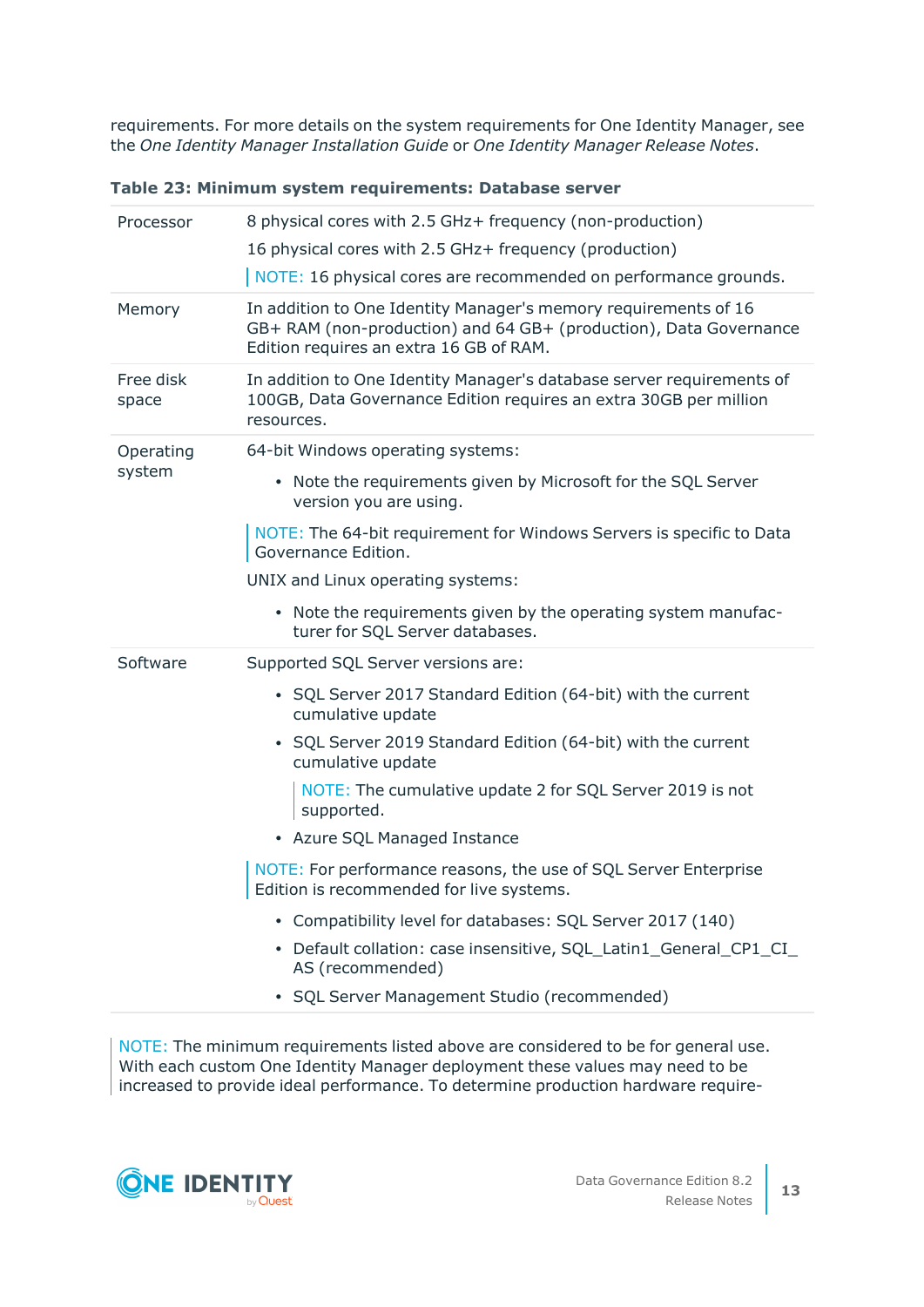ments, it is strongly recommended to consult a qualified One Identity Partner or the One Identity Professional Services team. Failure to do so may result in poor database performance.

For additional hardware recommendations, read the KB article [https://sup](https://sup-port.oneidentity.com/identity-manager/kb/290330/how-to-configure-settings-as-per-the-system-information-overview)[port.oneidentity.com/identity-manager/kb/290330/how-to-configure-settings-as-per](https://sup-port.oneidentity.com/identity-manager/kb/290330/how-to-configure-settings-as-per-the-system-information-overview)[the-system-information-overview](https://sup-port.oneidentity.com/identity-manager/kb/290330/how-to-configure-settings-as-per-the-system-information-overview), which outlines the System Information Overview available within One Identity Manager.

For installation and operation of a One Identity Manager database, the following database server and database settings are required.

| <b>Property</b>                                                               | <b>Value</b>                                                          | <b>Comment</b>                                                                                                                                                                                                                                                             |  |  |
|-------------------------------------------------------------------------------|-----------------------------------------------------------------------|----------------------------------------------------------------------------------------------------------------------------------------------------------------------------------------------------------------------------------------------------------------------------|--|--|
| Language                                                                      | English                                                               |                                                                                                                                                                                                                                                                            |  |  |
| <b>Server Collation</b>                                                       | Case insensitive<br>SQL_Latin1_General_<br>CP1_CI_AS<br>(recommended) | The setting is checked by the Config-<br>uration Wizard before installing or<br>updating the One Identity Manager<br>database and adjusted for the database if<br>necessary.                                                                                               |  |  |
| <b>Extreme trans-</b><br>action processing<br>supported (is XTP<br>supported) | <b>True</b>                                                           | One Identity Manager uses In-Memory-<br>OLTP (Online Transactional Processing)<br>for memory-optimized data accesses.<br>The database server must support<br>extreme transaction processing (XTP).<br>This function is activated by default in a<br>standard installation. |  |  |
|                                                                               |                                                                       | The setting is checked by the Config-<br>uration Wizard before installing or<br>updating the One Identity Manager<br>database. If XTP is not activated, the<br>installation or update is not started.                                                                      |  |  |
| <b>SQL Server Agent</b>                                                       | <b>Started</b>                                                        | Start the SQL Server Agent in the SQL<br>Server Service Management Portal. You<br>can log in to a SQL Server Agent as a<br>domain user with Windows authen-<br>tication or with a local system account.                                                                    |  |  |
|                                                                               |                                                                       | The settings is checked by the Config-<br>uration Wizard before installing or<br>updating the One Identity Manager<br>database. If the SQL Server Agent is not<br>started, the installation or update is not<br>started.                                                   |  |  |
| Collation                                                                     | SQL_Latin1_General_<br>CP1_CI_AS                                      | The setting is checked by the Config-<br>uration Wizard before installing or                                                                                                                                                                                               |  |  |

### **Table 24: Database server settings**

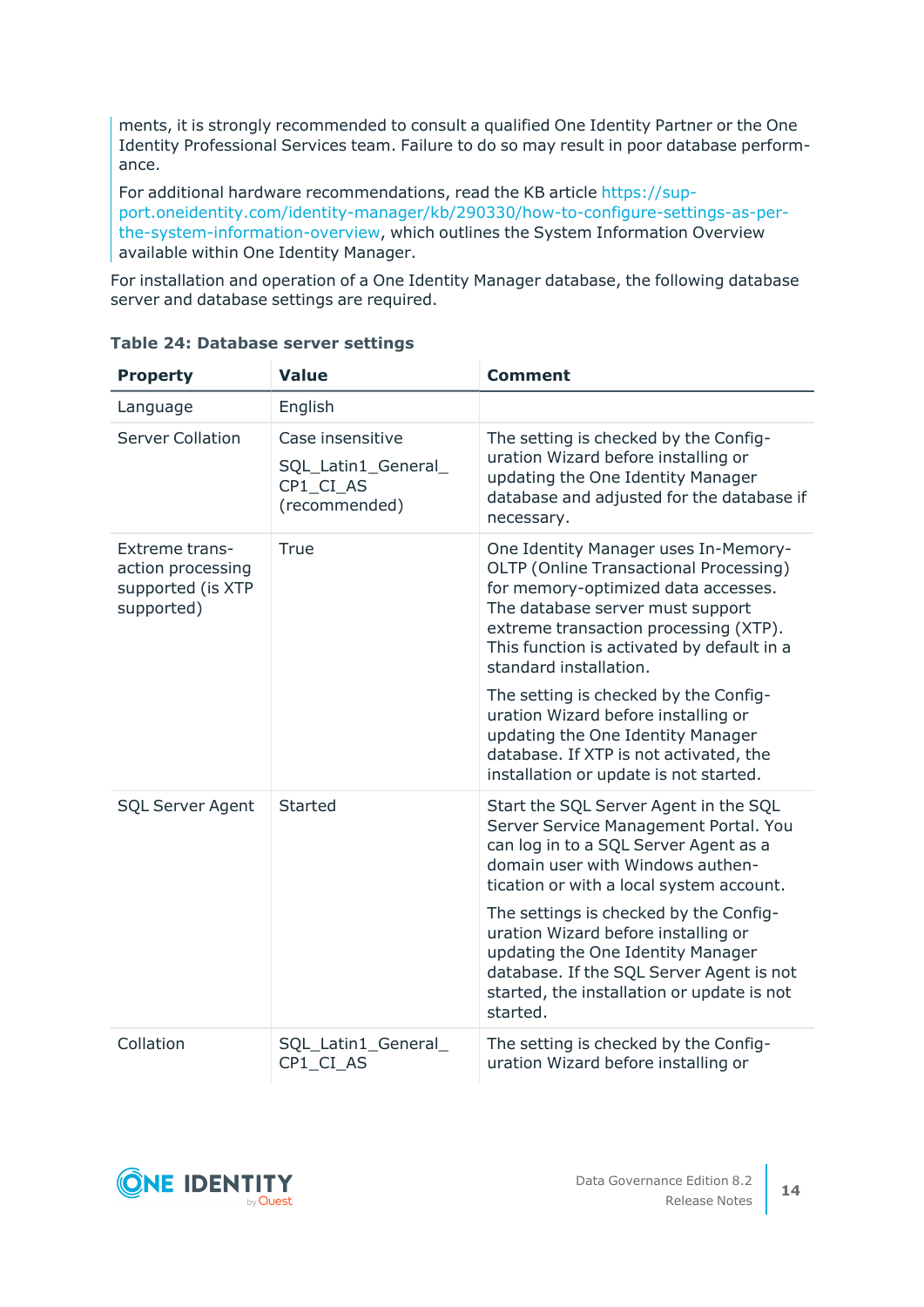| <b>Property</b>                                           | <b>Value</b>          | <b>Comment</b>                                                                                                                                                                                                                                                                       |
|-----------------------------------------------------------|-----------------------|--------------------------------------------------------------------------------------------------------------------------------------------------------------------------------------------------------------------------------------------------------------------------------------|
|                                                           |                       | updating the One Identity Manager<br>database and adjusted for the database if<br>necessary.                                                                                                                                                                                         |
| Recovery model                                            | Simple                | The setting is checked by the Config-<br>uration Wizard before installing or<br>updating the One Identity Manager<br>database. If the recovery model is not set<br>to the value Simple, a warning is issued<br>before installing or updating starts. You<br>can ignore this warning. |
|                                                           |                       | For performance reasons, however, it is<br>recommended you set the database to<br>the Simple recovery model for the<br>duration of the schema installation or<br>update.                                                                                                             |
| Compatibility level                                       | SQL Server 2017 (140) | The setting is checked by the Config-<br>uration Wizard before installing or<br>updating the One Identity Manager<br>database and adjusted for the database if<br>necessary.                                                                                                         |
| <b>Auto Create</b><br><b>Statistics</b>                   | <b>True</b>           | The setting is checked by the Config-<br>uration Wizard before installing or<br>updating the One Identity Manager<br>database and adjusted for the database if<br>necessary.                                                                                                         |
| <b>Auto Update</b><br><b>Statistics</b>                   | <b>True</b>           | The setting is checked by the Config-<br>uration Wizard before installing or<br>updating the One Identity Manager<br>database and adjusted for the database if<br>necessary.                                                                                                         |
| <b>Auto Update</b><br><b>Statistics</b><br>Asynchronously | True                  | The setting is checked by the Config-<br>uration Wizard before installing or<br>updating the One Identity Manager<br>database and adjusted for the database if<br>necessary.                                                                                                         |
| <b>Arithmetic Abort</b><br>enabled                        | <b>True</b>           | The setting is checked by the Config-<br>uration Wizard before installing or<br>updating the One Identity Manager<br>database and adjusted for the database if<br>necessary.                                                                                                         |
| Quoted Identifiers                                        | <b>True</b>           | The setting is checked by the Config-                                                                                                                                                                                                                                                |

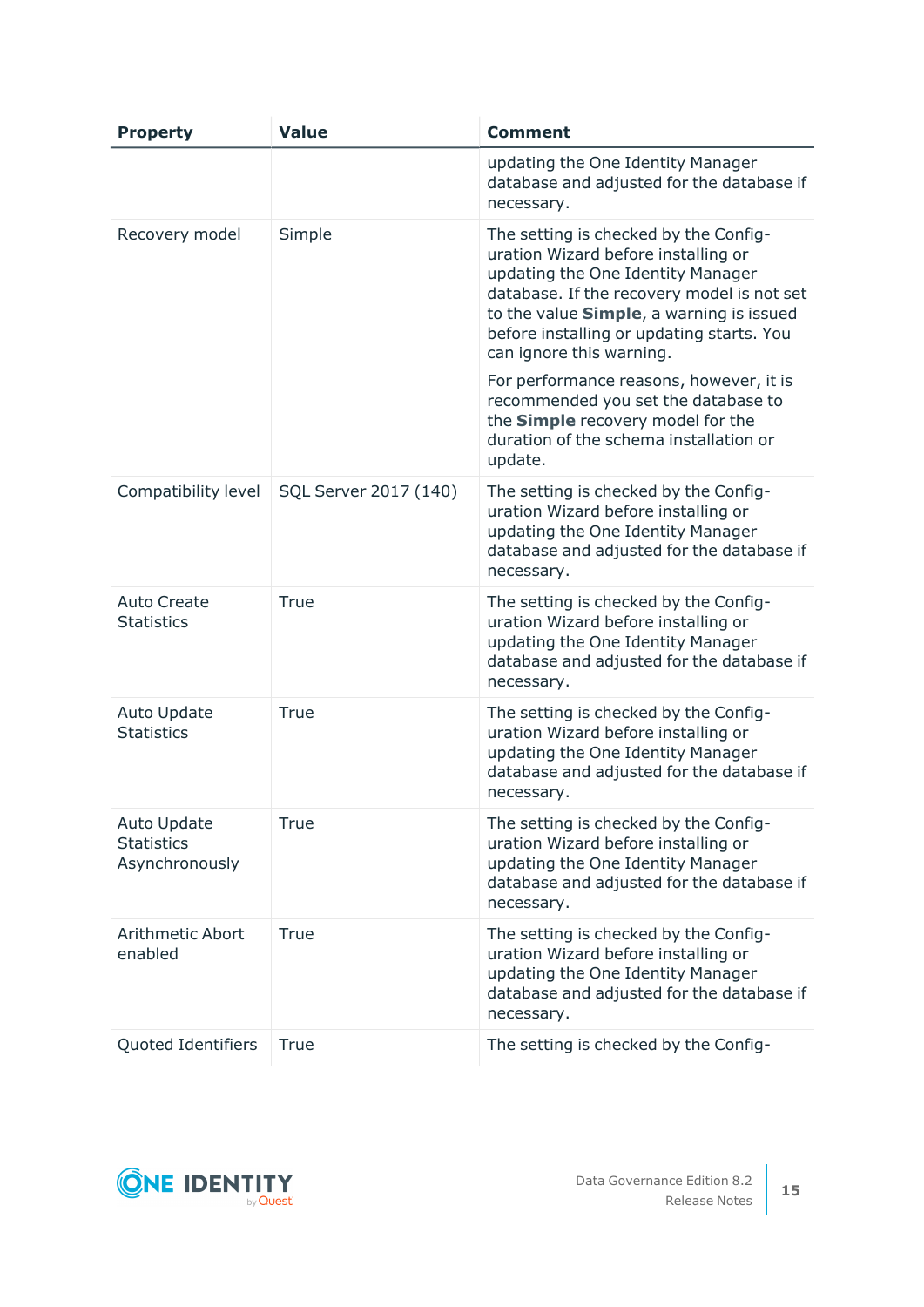| <b>Property</b>                                     | <b>Value</b> | <b>Comment</b>                                                                                                                                                                                                                         |
|-----------------------------------------------------|--------------|----------------------------------------------------------------------------------------------------------------------------------------------------------------------------------------------------------------------------------------|
| Enabled                                             |              | uration Wizard before installing or<br>updating the One Identity Manager<br>database and adjusted for the database if<br>necessary.                                                                                                    |
| <b>Broker Enabled</b>                               | True         | The setting is checked by the Config-<br>uration Wizard before installing or<br>updating the One Identity Manager<br>database and adjusted for the database if<br>necessary.                                                           |
| Is Read<br>Committed<br>Snapshot On                 | True         | The default setting fro transactions is<br><b>AutoCommit.</b> If transactions are<br>required, they are opened explicitly.                                                                                                             |
|                                                     |              | These settings have proven to provide<br>the best balance between data security<br>and performance for One Identity<br>Manager's massive parallel processing.<br>Other translation modes are not<br>supported by One Identity Manager. |
|                                                     |              | The setting is checked by the Config-<br>uration Wizard before installing or<br>updating the One Identity Manager<br>database and adjusted for the database if<br>necessary.                                                           |
| Parameterization                                    | Forced       | The setting is checked by the<br>Configuration Wizard before installing or<br>updating the One Identity Manager<br>database and adjusted for the database if<br>necessary.                                                             |
| Database file and<br>data file group for<br>memory- | Required     | One Identity Manager uses In-Memory-<br>OLTP (Online Transactional Processing)<br>for memory-optimized data accesses.                                                                                                                  |
| optimized tables                                    |              | For the creation of memory-optimized<br>tables, the following prerequisites must<br>be met:                                                                                                                                            |
|                                                     |              | • A database file with the<br>Filestream data file type must<br>exist.                                                                                                                                                                 |
|                                                     |              | • A memory-optimized data file<br>group must exist.                                                                                                                                                                                    |
|                                                     |              | Before installation or update of the One                                                                                                                                                                                               |

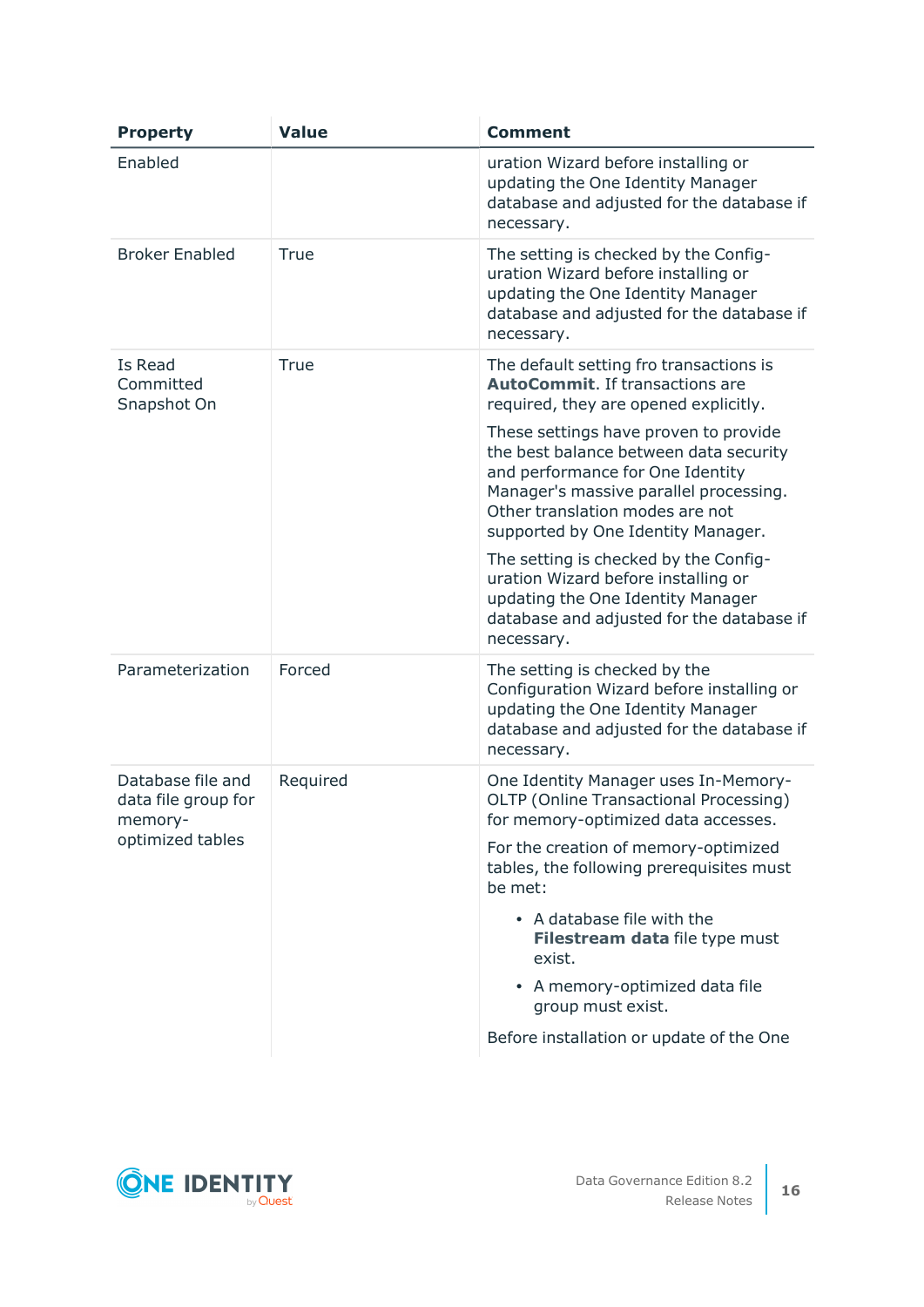| <b>Property</b> | <b>Value</b> | <b>Comment</b>                                                                                                                                                                                                                        |
|-----------------|--------------|---------------------------------------------------------------------------------------------------------------------------------------------------------------------------------------------------------------------------------------|
|                 |              | Identity Manager database, the<br>Configuration Wizard checks whether<br>these requirements are fulfilled.                                                                                                                            |
|                 |              | In the Configuration Wizard, repair<br>methods are available to create the<br>database file and the data file group. The<br>database file is created by the repair<br>method in the directory of the data file<br>$(*.\mathsf{mdf}).$ |

For details about installation and operation of One Identity Manager database using Azure SQL Managed Instance, please refer to One Identity Manager [Installation](https://support.oneidentity.com/technical-documents/identity-manager/8.1.5/installation-guide) Guide: Identity Manager - Installation Guide [\(oneidentity.com\)](https://support.oneidentity.com/technical-documents/identity-manager/8.1.5/installation-guide).

## <span id="page-16-0"></span>**Data Governance agent**

The Data Governance agent refers to the server hosting a local or remote Data Governance Edition agent.

|  |  | This server must meet the following minimum system requirements. |
|--|--|------------------------------------------------------------------|
|  |  |                                                                  |

| Processor           | $500MHz+$                                                                                                                                                                                                                                                                                                                                                                                                                                |
|---------------------|------------------------------------------------------------------------------------------------------------------------------------------------------------------------------------------------------------------------------------------------------------------------------------------------------------------------------------------------------------------------------------------------------------------------------------------|
| Memory              | 1024MB RAM                                                                                                                                                                                                                                                                                                                                                                                                                               |
| Free disk<br>space  | 20 GB<br>NOTE: The agent will use the required CPU, memory and disk space to<br>perform scans, data synchronizations, queries and activity reporting.<br>Unexpected behavior will occur if any of these resources are depleted.                                                                                                                                                                                                          |
| Operating<br>system | Windows operating systems:<br>• Windows Server 2008<br>• Windows Server 2008 (R2) (32-bit or non-Itanium 64-bit)<br>• Windows Server 2012<br>• Windows Server 2012 R2<br>• Windows Server 2016<br>• Windows Server 2019<br>New Dynamic Access Control (DAC) features are not supported.<br>NOTE: When an agent is installed on Windows Server 2012/2012 R2,<br>disable the following local policy: "User Account Control: run all Admin- |

**Table 25: Minimum system requirements: Data Governance agent**

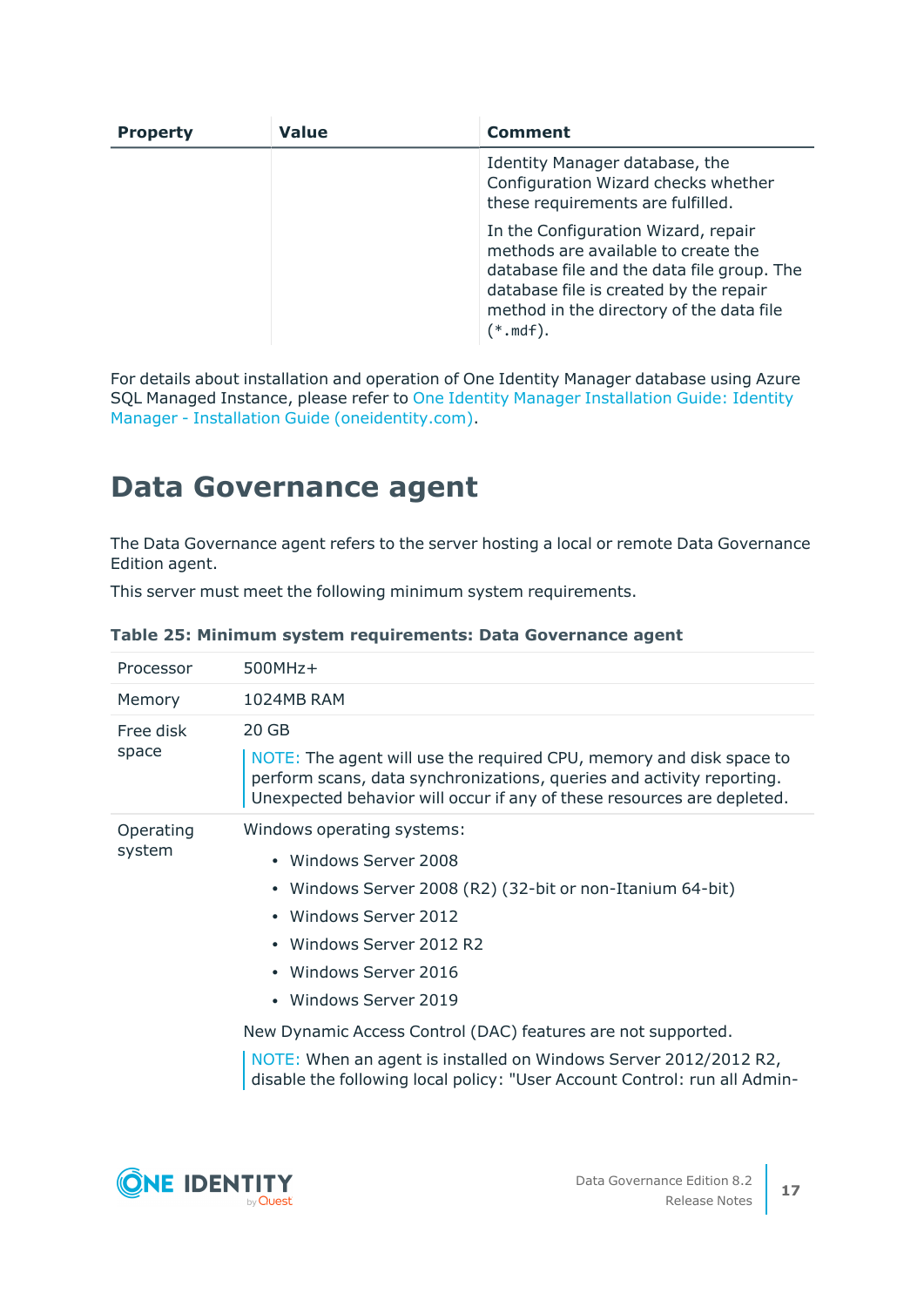|          | istrators in Admin Approval Mode".                                                                                                                                                                     |
|----------|--------------------------------------------------------------------------------------------------------------------------------------------------------------------------------------------------------|
|          | NOTE: The following certificate must be installed as a Trusted Root<br>Certification Authority on the target agent host computer: VeriSign<br>Class 3 Public Primary Certification Authority - G5.cer. |
| Software | .NET Framework 4.7.2 or later                                                                                                                                                                          |
|          | .NET Framework 3.5.1 (SharePoint 2010 agents)                                                                                                                                                          |
|          | NOTE: SharePoint 2010 agents require .NET Framework 3.5.1; all<br>other Windows Servers and SharePoint farms hosting an agent require<br>.NET Framework 4.5 or later.                                  |
|          | Windows Servers hosting an agent for SharePoint Online or EMC Isilon<br>NFS Device require TLS 1.2.                                                                                                    |

### <span id="page-17-1"></span>**Resource Activity database server**

The Resource Activity Database server refers to the server hosting the Data Governance Edition Resource Activity database.

NOTE: You can use your pre-existing One Identity Manager database server to host the resource activity database.

This server must meet the following system requirements.

| Table 26: Minimum system requirements: Resource Activity Database server |  |  |  |  |  |  |
|--------------------------------------------------------------------------|--|--|--|--|--|--|
|--------------------------------------------------------------------------|--|--|--|--|--|--|

| Processor       | quad core CPU |
|-----------------|---------------|
| Memory          | 16GB RAM      |
| Free disk space | 100GB         |

### <span id="page-17-0"></span>**Supported target systems**

The following systems are supported to be scanned.

### **Table 27: Supported target systems**

| <b>Target</b>         | <b>Version</b>                                                                                             | <b>Additional notes</b>                                                                           |
|-----------------------|------------------------------------------------------------------------------------------------------------|---------------------------------------------------------------------------------------------------|
| <b>Windows Server</b> | The following Windows Server<br>versions are supported for<br>scanning (local or remote<br>managed hosts): | Resource activity collection is<br>not supported for remotely<br>managed Windows Server<br>hosts. |

• Windows Server 2008

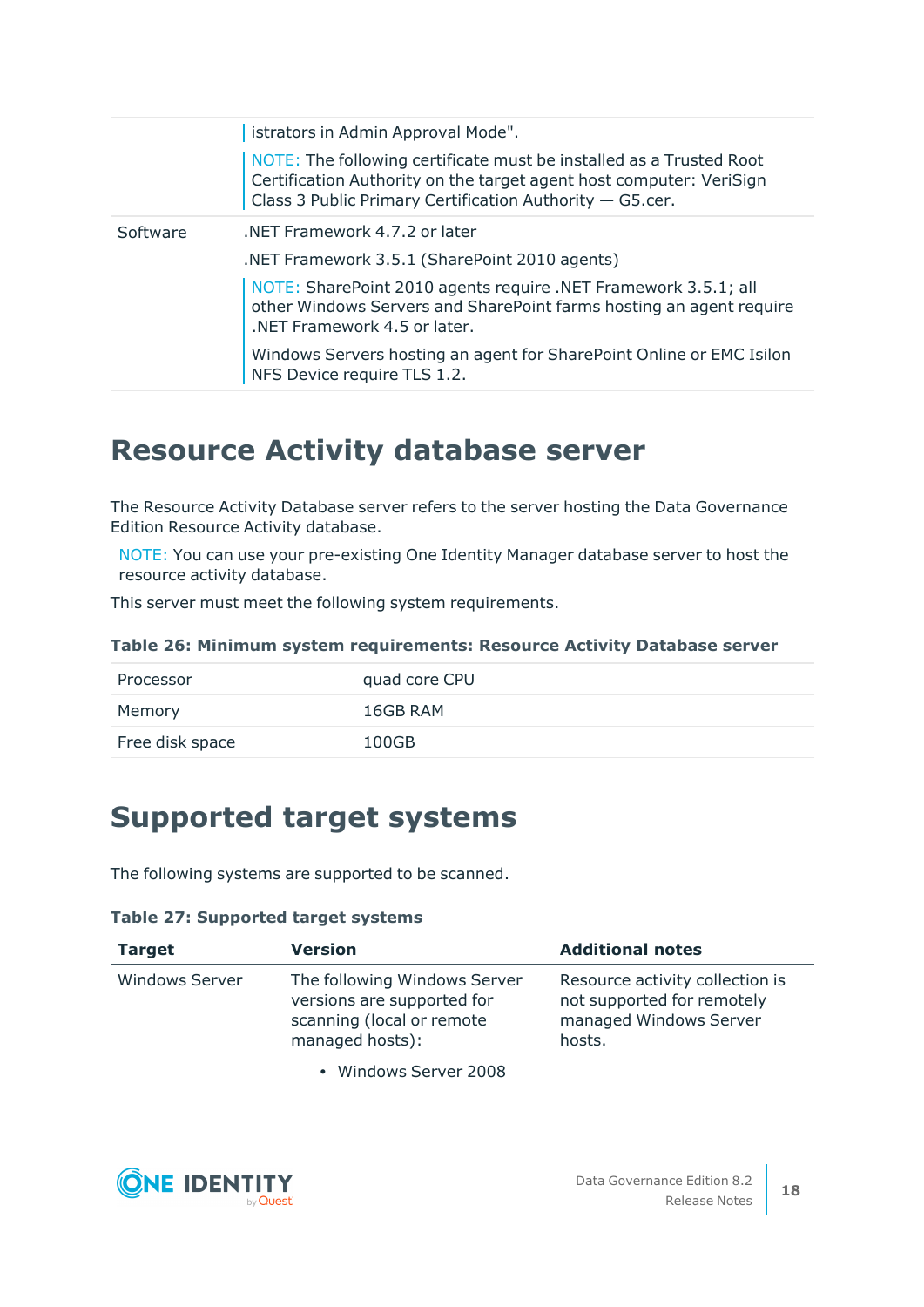| <b>Target</b>          | <b>Version</b>                                                                                                                                                                         | <b>Additional notes</b>                                                                                                                        |
|------------------------|----------------------------------------------------------------------------------------------------------------------------------------------------------------------------------------|------------------------------------------------------------------------------------------------------------------------------------------------|
|                        | • Windows Server 2008 R2                                                                                                                                                               |                                                                                                                                                |
|                        | • Windows Server 2012                                                                                                                                                                  |                                                                                                                                                |
|                        | • Windows Server 2012 R2                                                                                                                                                               |                                                                                                                                                |
|                        | • Windows Server 2016                                                                                                                                                                  |                                                                                                                                                |
|                        | • Windows Server 2019                                                                                                                                                                  |                                                                                                                                                |
|                        | NOTE: The space required<br>depends on the configuration,<br>the number of files, folders and<br>shares scanned with explicit<br>permissions, and the amount<br>of activity processed. |                                                                                                                                                |
| <b>Windows Cluster</b> | The following failover clusters<br>are supported for scanning<br>(remote managed host):                                                                                                | Resource activity collection is<br>not supported for Windows<br>clusters.                                                                      |
|                        | • Windows 2008                                                                                                                                                                         |                                                                                                                                                |
|                        | • Windows 2008 (R2)                                                                                                                                                                    |                                                                                                                                                |
|                        | • Windows 2012                                                                                                                                                                         |                                                                                                                                                |
|                        | • Windows 2012 (R2)                                                                                                                                                                    |                                                                                                                                                |
|                        | Windows 2016                                                                                                                                                                           |                                                                                                                                                |
|                        | • Windows 2019                                                                                                                                                                         |                                                                                                                                                |
|                        | NOTE: The space required<br>depends on the configuration,<br>the number of files, folders and<br>shares scanned with explicit<br>permissions, and the amount<br>of activity processed. |                                                                                                                                                |
| NetApp CIFS<br>Devices | The following NetApp filer<br>versions (with CIFS file system<br>protocol enabled) are supported<br>for scanning (remote managed<br>host):                                             | Real-time security updates and<br>resource activity collection are<br>not supported on versions of<br>NetApp ONTAP filers earlier<br>than 7.3. |
|                        | • NetApp ONTAP 7.3                                                                                                                                                                     | NetApp storage devices require                                                                                                                 |
|                        | • NetApp ONTAP 8.0                                                                                                                                                                     | additional configuration.                                                                                                                      |
|                        | NetApp ONTAP 8.1                                                                                                                                                                       |                                                                                                                                                |
|                        | NetApp ONTAP 8.2<br>٠                                                                                                                                                                  |                                                                                                                                                |
|                        | • NetApp ONTAP 8.3                                                                                                                                                                     |                                                                                                                                                |

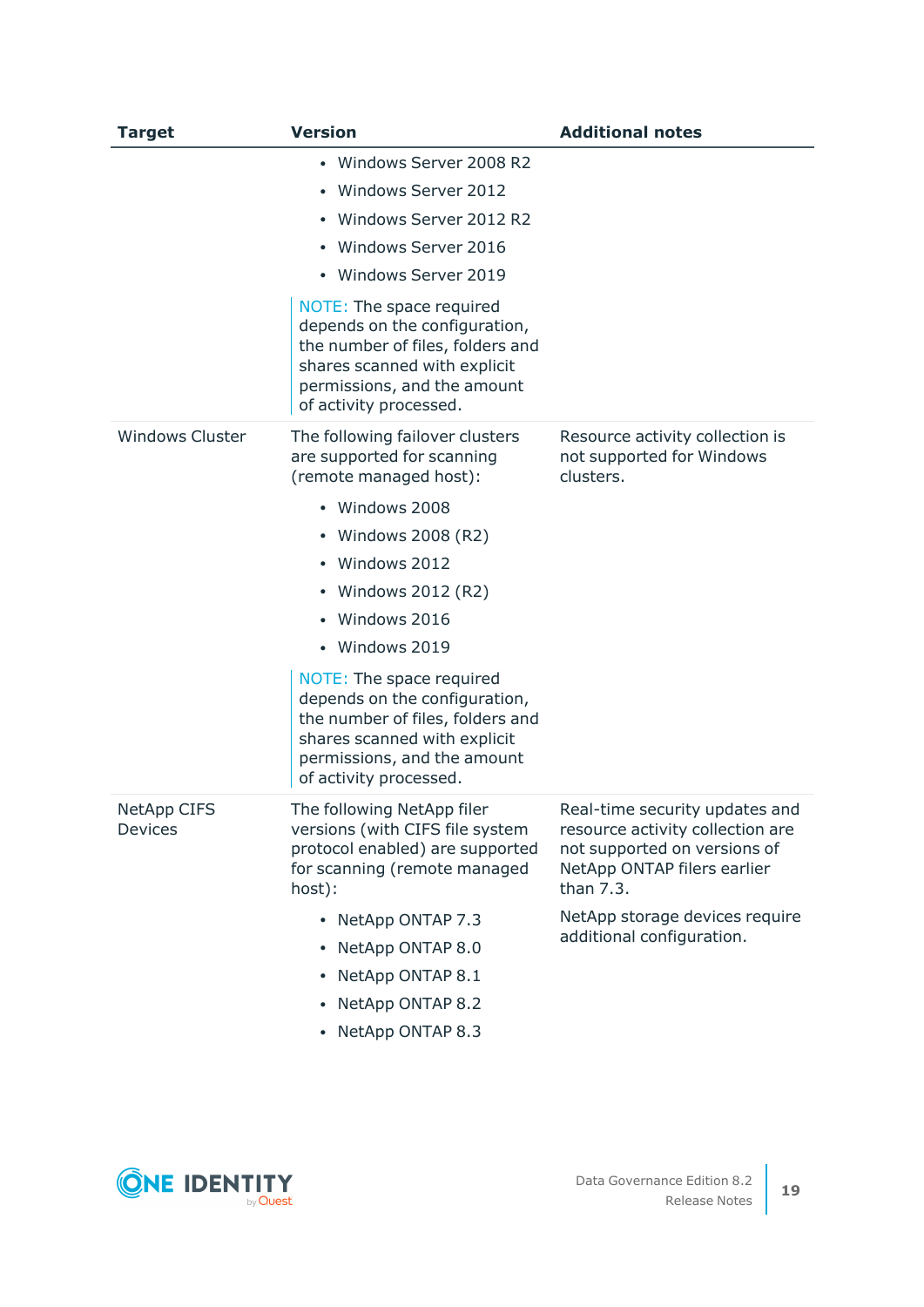| <b>Target</b>             | <b>Version</b>                                                                                                                                                                         | <b>Additional notes</b>                                                                                                                       |
|---------------------------|----------------------------------------------------------------------------------------------------------------------------------------------------------------------------------------|-----------------------------------------------------------------------------------------------------------------------------------------------|
|                           | • NetApp ONTAP 9.0 RC1                                                                                                                                                                 |                                                                                                                                               |
|                           | • NetApp ONTAP 9.1                                                                                                                                                                     |                                                                                                                                               |
|                           | • NetApp ONTAP 9.2                                                                                                                                                                     |                                                                                                                                               |
|                           | • NetApp ONTAP 9.3                                                                                                                                                                     |                                                                                                                                               |
|                           | • NetApp ONTAP 9.4                                                                                                                                                                     |                                                                                                                                               |
|                           | • NetApp ONTAP 9.5                                                                                                                                                                     |                                                                                                                                               |
|                           | • NetApp ONTAP 9.6                                                                                                                                                                     |                                                                                                                                               |
|                           | • NetApp ONTAP 9.7                                                                                                                                                                     |                                                                                                                                               |
|                           | • NetApp ONTAP 9.8                                                                                                                                                                     |                                                                                                                                               |
|                           | Both NetApp 7-Mode and Cluster<br>Mode are supported.                                                                                                                                  |                                                                                                                                               |
|                           | NOTE: The space required<br>depends on the configuration,<br>the number of files, folders and<br>shares scanned with explicit<br>permissions, and the amount<br>of activity processed. |                                                                                                                                               |
| <b>NetApp NFS Devices</b> | The following NetApp filer<br>versions (with NFS file system<br>protocol enabled) are supported<br>for scanning (remote managed<br>host):                                              | NFS managed hosts require the<br>UNIX module to be installed<br>during the One Identity<br>Manager installation and<br>configuration process. |
|                           | • NetApp ONTAP 7.3                                                                                                                                                                     | For NetApp 7-Mode managed                                                                                                                     |
|                           | • NetApp OnTAP 8.0                                                                                                                                                                     | hosts, real-time security<br>updates and resource activity                                                                                    |
|                           | • NetApp ONTAP 8.1                                                                                                                                                                     | collection require FPolicy; and                                                                                                               |
|                           | • NetApp ONTAP 8.2                                                                                                                                                                     | in order to use FPolicy, CIFS<br>must be installed and running.                                                                               |
|                           | • NetApp ONTAP 8.3                                                                                                                                                                     | NetApp storage devices require                                                                                                                |
|                           | • NetApp ONTAP 9.0 RC1                                                                                                                                                                 | additional configuration.                                                                                                                     |
|                           | • NetApp ONTAP 9.1                                                                                                                                                                     |                                                                                                                                               |
|                           | • NetApp ONTAP 9.2                                                                                                                                                                     |                                                                                                                                               |
|                           | • NetApp ONTAP 9.3                                                                                                                                                                     |                                                                                                                                               |
|                           | • NetApp ONTAP 9.4                                                                                                                                                                     |                                                                                                                                               |
|                           | • NetApp ONTAP 9.5                                                                                                                                                                     |                                                                                                                                               |
|                           | • NetApp ONTAP 9.6                                                                                                                                                                     |                                                                                                                                               |
|                           | • NetApp ONTAP 9.7                                                                                                                                                                     |                                                                                                                                               |

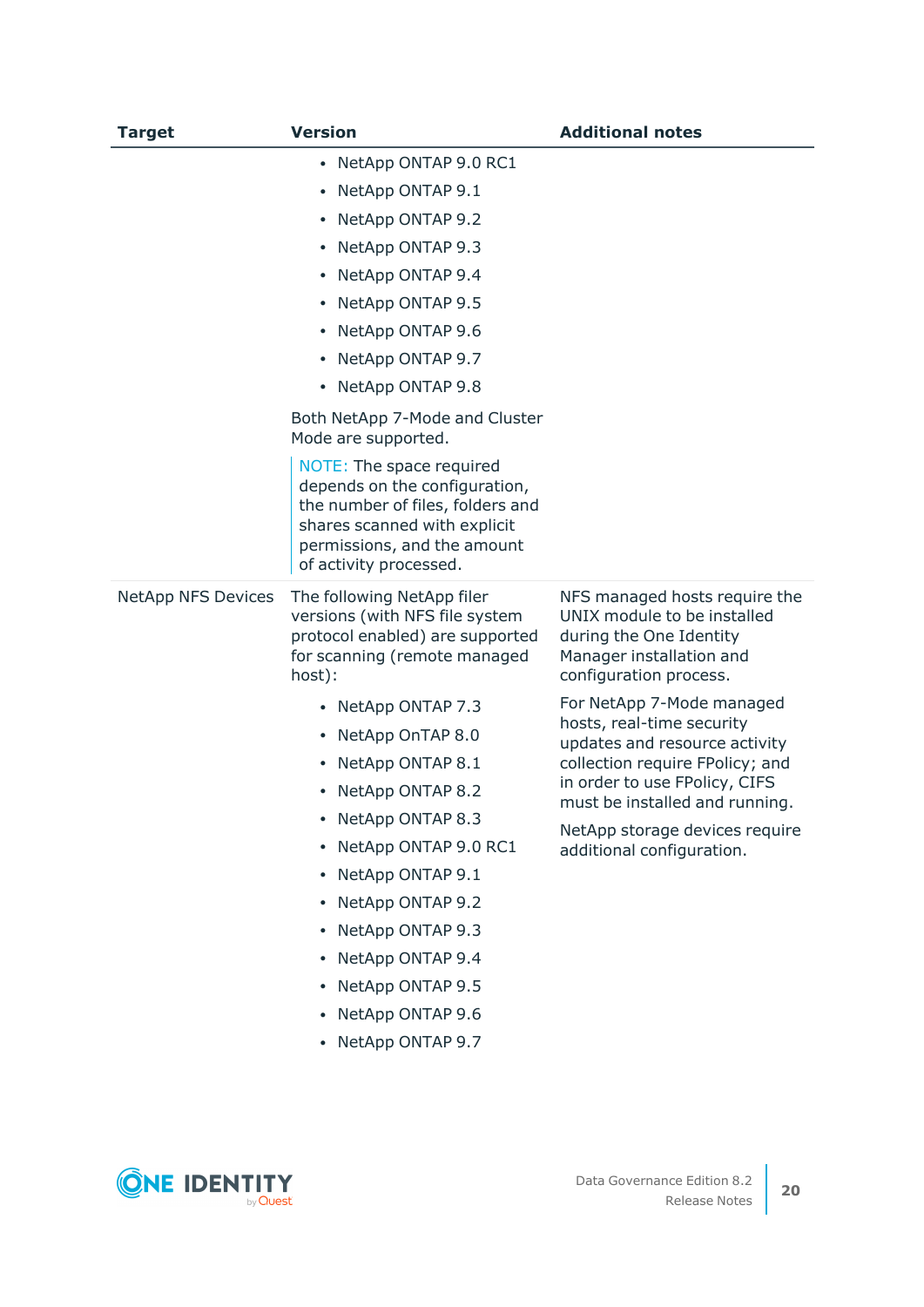| <b>Target</b>                           | <b>Version</b>                                                                                                                                                                         | <b>Additional notes</b>                                                                                                                         |
|-----------------------------------------|----------------------------------------------------------------------------------------------------------------------------------------------------------------------------------------|-------------------------------------------------------------------------------------------------------------------------------------------------|
|                                         | • NetApp ONTAP 9.8                                                                                                                                                                     |                                                                                                                                                 |
|                                         | Both NetApp 7-Mode and Cluster<br>Mode are supported.                                                                                                                                  |                                                                                                                                                 |
|                                         | NOTE: The space required<br>depends on the configuration,<br>the number of files, folders and<br>shares scanned with explicit<br>permissions, and the amount<br>of activity processed. |                                                                                                                                                 |
| <b>EMC CIFS Devices</b>                 | The following EMC devices are<br>supported for scanning (remote<br>managed host):<br>• EMC Celerra                                                                                     | VNXe is not supported. VNXe<br>does not support CEPA<br>currently and therefore Data<br>Governance Edition will not run<br>successfully in VNXe |
|                                         | <b>EMC VNX</b><br>$\bullet$                                                                                                                                                            | environments.                                                                                                                                   |
|                                         | • EMC Isilon                                                                                                                                                                           | EMC storage devices require<br>additional configuration.                                                                                        |
|                                         | The following EMC Framework<br>versions (with CIFS file system<br>protocol enabled) are supported:                                                                                     | See Appendix: EMC managed<br>host deployment prior to adding                                                                                    |
|                                         | • Common Event Enabler<br>(CEE) 7.1 (or higher)                                                                                                                                        | an EMC managed host.<br>Common Event Enabler (CEE)<br>versions 8.7.8.1 and 8.7.8.2<br>are not yet supported.                                    |
|                                         | NOTE: The space required<br>depends on the configuration,<br>the number of files, folders and<br>shares scanned with explicit<br>permissions, and the amount<br>of activity processed. |                                                                                                                                                 |
| <b>EMC Isilon NFS</b><br><b>Devices</b> | The following EMC Isilon devices<br>(with NFS file system protocol<br>enabled) are supported for<br>scanning (remote managed<br>host):                                                 | NFS managed hosts require the<br>UNIX module to be installed<br>during the One Identity<br>Manager installation and<br>configuration process.   |
|                                         | • EMC Isilon 7.2<br>EMC Isilon 8.0<br>٠                                                                                                                                                | Resource activity collection is<br>not supported for EMC Isilon<br>NFS managed hosts.                                                           |
|                                         | EMC Isilon OneFS 8.1.2<br>٠                                                                                                                                                            | EMC storage devices require                                                                                                                     |
|                                         | <b>EMC Isilon OneFS 8.2</b><br>٠                                                                                                                                                       | additional configuration.                                                                                                                       |
|                                         | EMC Isilon OneFS 8.2.1                                                                                                                                                                 |                                                                                                                                                 |
|                                         | • EMC Isilon OneFS 8.2.2                                                                                                                                                               |                                                                                                                                                 |

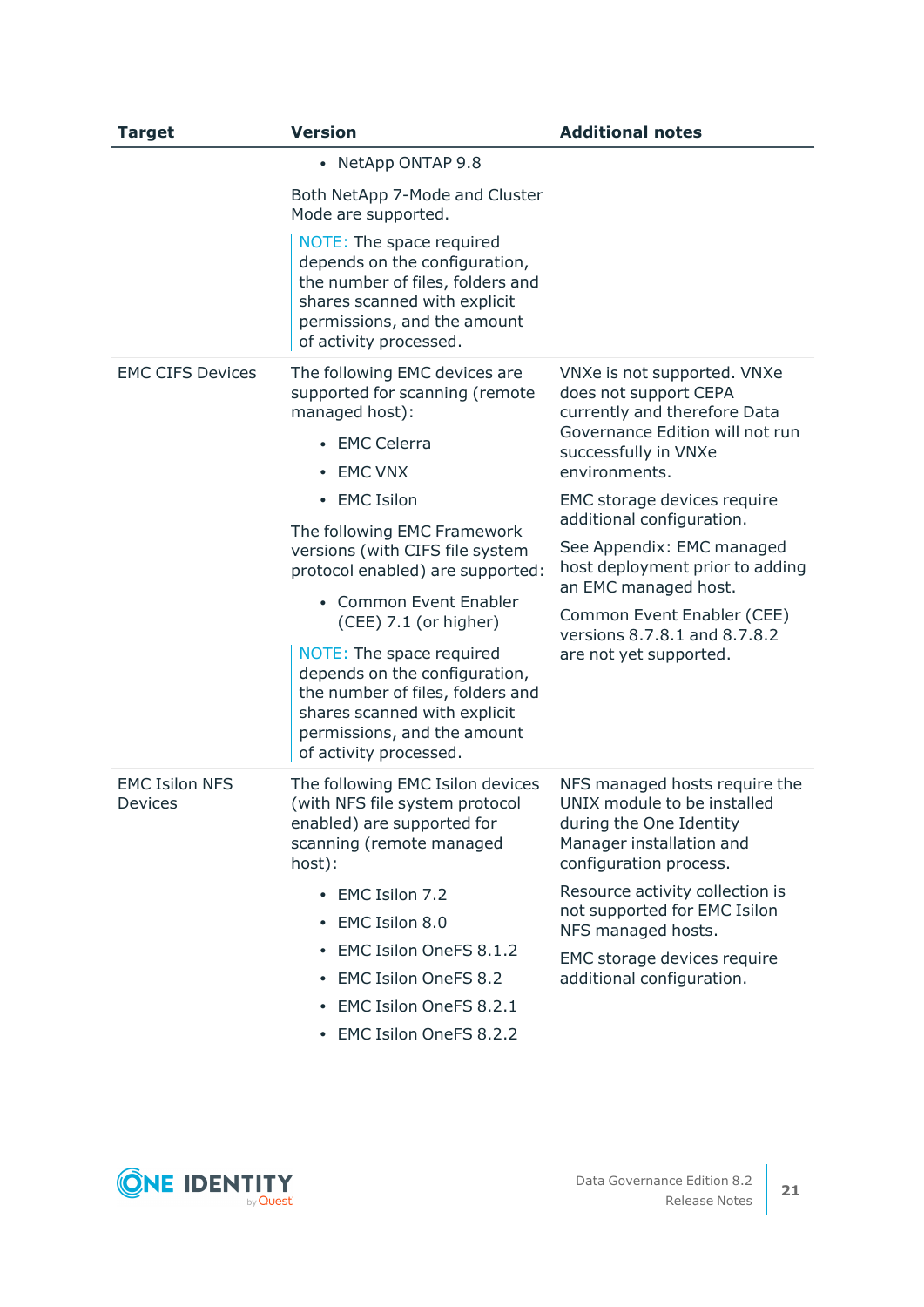| <b>Target</b>   | <b>Version</b>                                                                                                                                                                                                                                                                                                                                                                                                                                                                                                                                              | <b>Additional notes</b>                                                                                                                                                                                                                                                                                                                                                                                                                                                      |
|-----------------|-------------------------------------------------------------------------------------------------------------------------------------------------------------------------------------------------------------------------------------------------------------------------------------------------------------------------------------------------------------------------------------------------------------------------------------------------------------------------------------------------------------------------------------------------------------|------------------------------------------------------------------------------------------------------------------------------------------------------------------------------------------------------------------------------------------------------------------------------------------------------------------------------------------------------------------------------------------------------------------------------------------------------------------------------|
|                 | • EMC Isilon OneFS 9.0<br><b>EMC Isilon OneFS 9.1</b>                                                                                                                                                                                                                                                                                                                                                                                                                                                                                                       |                                                                                                                                                                                                                                                                                                                                                                                                                                                                              |
|                 | NOTE: The space required<br>depends on the configuration,<br>the number of files, folders and<br>shares scanned with explicit<br>permissions, and the amount<br>of activity processed.                                                                                                                                                                                                                                                                                                                                                                      |                                                                                                                                                                                                                                                                                                                                                                                                                                                                              |
| SharePoint      | The following SharePoint<br>versions are supported for<br>scanning (local managed host):<br>• SharePoint Server 2010<br><b>SharePoint Server 2013</b><br><b>SharePoint Server 2016</b><br>• SharePoint Server 2019<br>100GB disk space on the<br>SharePoint agent computer for<br>data storage and scan post-<br>processing activities.<br>NOTE: The space required<br>depends the number of sites,<br>lists, and document libraries<br>and the number of unique<br>permissions gathered from the<br>farm.<br>8GB RAM for the SharePoint<br>agent computer. | Agent is installed where the One<br><b>Identity Manager service (job</b><br>server) is running for the<br>SharePoint farm.<br>We recommend installing the<br>One Identity Manager service<br>on a dedicated SharePoint<br>Application Server in the farm<br>and not on a Web Front server<br>which prevents extra load<br>processing on that server.<br>Standalone farms are not<br>supported.<br>Farms configured with only<br>Local Users and Groups are not<br>supported. |
| Cloud           | The following cloud providers<br>running on Office 365 are<br>supported for scanning (remote<br>managed host):<br>• SharePoint Online<br><b>OneDrive for Business</b>                                                                                                                                                                                                                                                                                                                                                                                       | Resource activity collection is<br>not supported for<br>Cloud managed hosts.<br>OneDrive for Business support<br>is limited to the Documents<br>folder for the Administrator<br>account. Therefore, all<br>managed paths are selected<br>within the scope of the<br><b>Administrator's Documents</b><br>folder.                                                                                                                                                              |
| <b>DFS Root</b> | Windows 2008 Active Directory<br>DFS and higher                                                                                                                                                                                                                                                                                                                                                                                                                                                                                                             |                                                                                                                                                                                                                                                                                                                                                                                                                                                                              |

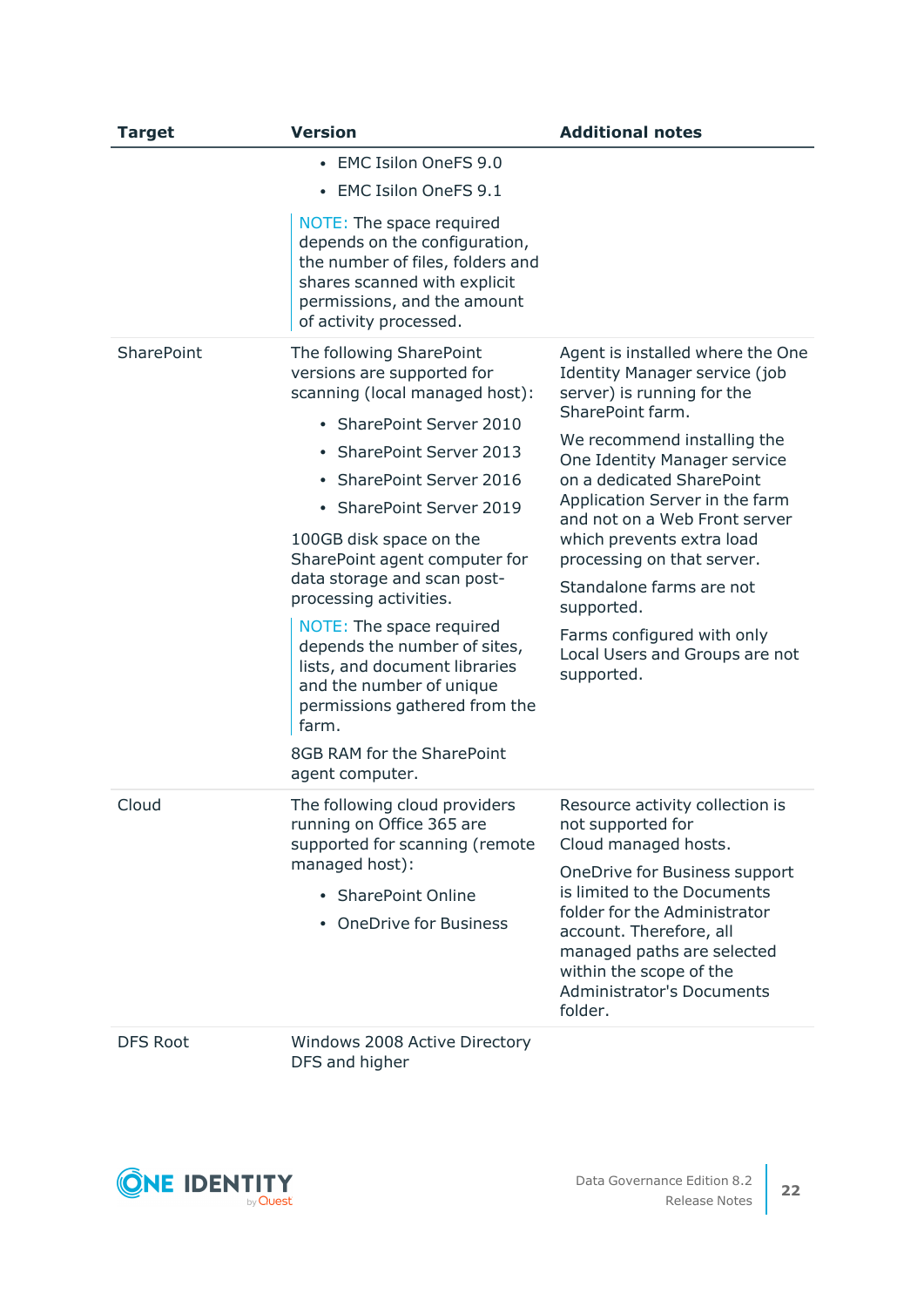## <span id="page-22-0"></span>**Data Governance Edition minimum permissions**

The following table contains the permissions required to properly deploy Data Governance Edition.

| <b>Account</b>                                                                                                                                               | <b>Permission</b>                                                                                                                                                                                                                                                                                                                                                                                                                                                                                                                                                                                                |
|--------------------------------------------------------------------------------------------------------------------------------------------------------------|------------------------------------------------------------------------------------------------------------------------------------------------------------------------------------------------------------------------------------------------------------------------------------------------------------------------------------------------------------------------------------------------------------------------------------------------------------------------------------------------------------------------------------------------------------------------------------------------------------------|
| System user (Active<br>Directory account<br>logged on to the<br>computer)<br><b>AND</b><br>Manager user (Active<br>Directory account<br>running the Manager) | Must have an associated One Identity Manager Employee.<br>Employee must be assigned the Data Governance  <br>Administrators application role or the Data Governance  <br><b>Access Managers application role.</b><br>NOTE: If the System user does not have the appropriate roles<br>assigned, you will see the Data Governance Edition features in<br>the Manager, but will encounter errors when attempting to<br>perform Data Governance Edition-related tasks. If the Manager<br>user does not have the appropriate roles assigned, you will not<br>see the Data Governance Edition features in the Manager. |
| Service account<br>assigned to a<br>managed domain                                                                                                           | Log On as a Service local user rights on the Data Governance<br>server.<br>Local Administrator rights on Data Governance agent computers.<br>NOTE: If you see errors after granting Local Administrator<br>rights, log off and log on to the computer where Local Admin-<br>istrator was granted.<br>If the service account is not a member of the Domain Users group<br>(for example, a user from domain A is used to manage trusted<br>domain B), additional rights are required.                                                                                                                              |
| SQL service account<br>for connection with<br>the Data Governance<br><b>Resource Activity</b><br>database                                                    | dbcreator server role is required to create the database during<br>initial configuration of Data Governance Edition<br>db_owner role is required to work with the database                                                                                                                                                                                                                                                                                                                                                                                                                                       |
| SQL service account<br>for connection with<br>One Identity Manager<br>database                                                                               | db_owner role for One Identity Manager database                                                                                                                                                                                                                                                                                                                                                                                                                                                                                                                                                                  |
| Service account for an<br>agent on Local<br>Windows managed<br>hosts                                                                                         | The agent runs under the Local System account. No additional<br>rights are required.                                                                                                                                                                                                                                                                                                                                                                                                                                                                                                                             |

### **Table 28: Required minimum permissions**

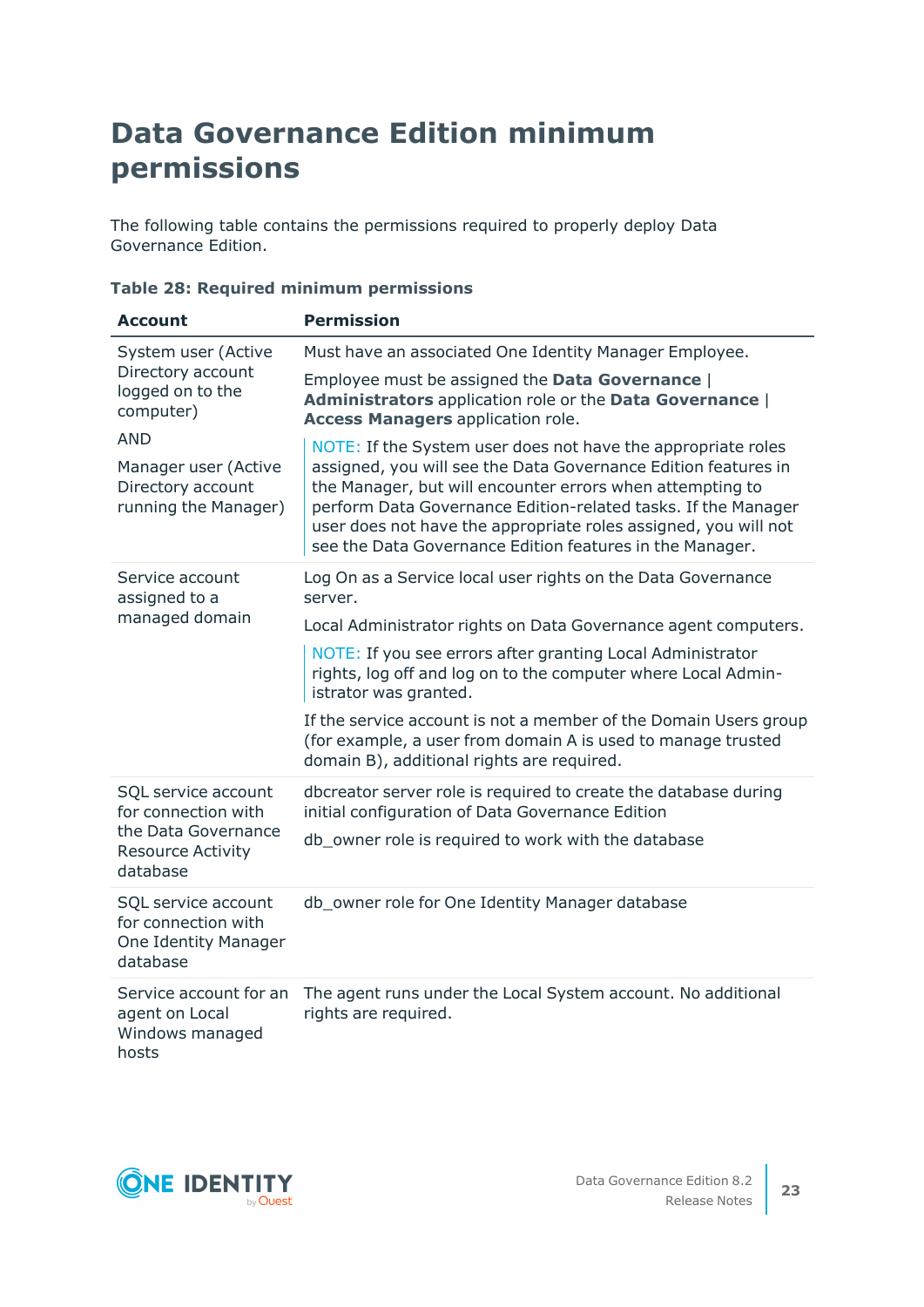| <b>Account</b>                                                                                                                     | <b>Permission</b>                                                                                                                                                                                                                                                     |
|------------------------------------------------------------------------------------------------------------------------------------|-----------------------------------------------------------------------------------------------------------------------------------------------------------------------------------------------------------------------------------------------------------------------|
| Service account for an<br>agent managing<br>remote Windows<br>managed hosts                                                        | Local Administrator rights on the managed host.                                                                                                                                                                                                                       |
|                                                                                                                                    | NOTE: If you see errors after granting Local Administrator<br>rights, log off and log on to the computer where Local Admin-<br>istrator was granted.                                                                                                                  |
|                                                                                                                                    | Log On as a Service local user rights on the agent computer.<br>(This is automatically granted when the agent is deployed.)                                                                                                                                           |
| Service account for an<br>agent managing<br><b>SharePoint farms</b>                                                                | Must be the SharePoint farm account (same account that is used<br>to run the SharePoint timer service and the One Identity Manager<br>service (job server)). This account also needs to be a member of<br>the administrators group on the SharePoint server.          |
|                                                                                                                                    | Log On as a Service local user rights on the agent computer.<br>(This is automatically granted when the agent is deployed.)                                                                                                                                           |
| Service account for an<br>agent managing<br>NetApp filers                                                                          | Log On as a Service local user rights on the agent computer.<br>(This is automatically granted when the agent is deployed.)<br>Must be a member of the local Administrators group on the<br>NetApp filer in order to create FPolicy.                                  |
|                                                                                                                                    | Must have permissions to access folders being scanned.                                                                                                                                                                                                                |
| Service account for an<br>agent managing EMC<br>Isilon storage devices                                                             | Log On as a Service local user rights on the agent computer.<br>(This is automatically granted when the agent is deployed.)<br>Must have "run as root" permissions on the Isilon SMB share that<br>has been selected as a managed path.                               |
|                                                                                                                                    |                                                                                                                                                                                                                                                                       |
| <b>One Identity Manager</b><br>service (job server)<br>account used for<br>scheduling Data<br><b>Governance Edition</b><br>reports | Must have an associated One Identity Manager Employee.<br>Employee must be assigned the Data Governance  <br>Administrators application role or the Data Governance  <br><b>Access Managers application role.</b>                                                     |
| <b>Active Directory</b>                                                                                                            | Must have an associated One Identity Manager Employee.                                                                                                                                                                                                                |
| account used by the<br>AppServer to<br>establish<br>communication<br>between the Data<br>Governance server<br>and the Manager      | Employee must be assigned the Data Governance  <br>Administrators and the Data Governance   Access<br><b>Managers</b> application roles.                                                                                                                              |
|                                                                                                                                    | NOTE: This account must be added as the AppServer pool<br>identity in Internet Information Services (IIS) Manager. If the<br>AppServer application pool is set to the default Network<br>Security identity, Data Governance Edition reports will fail to<br>generate. |

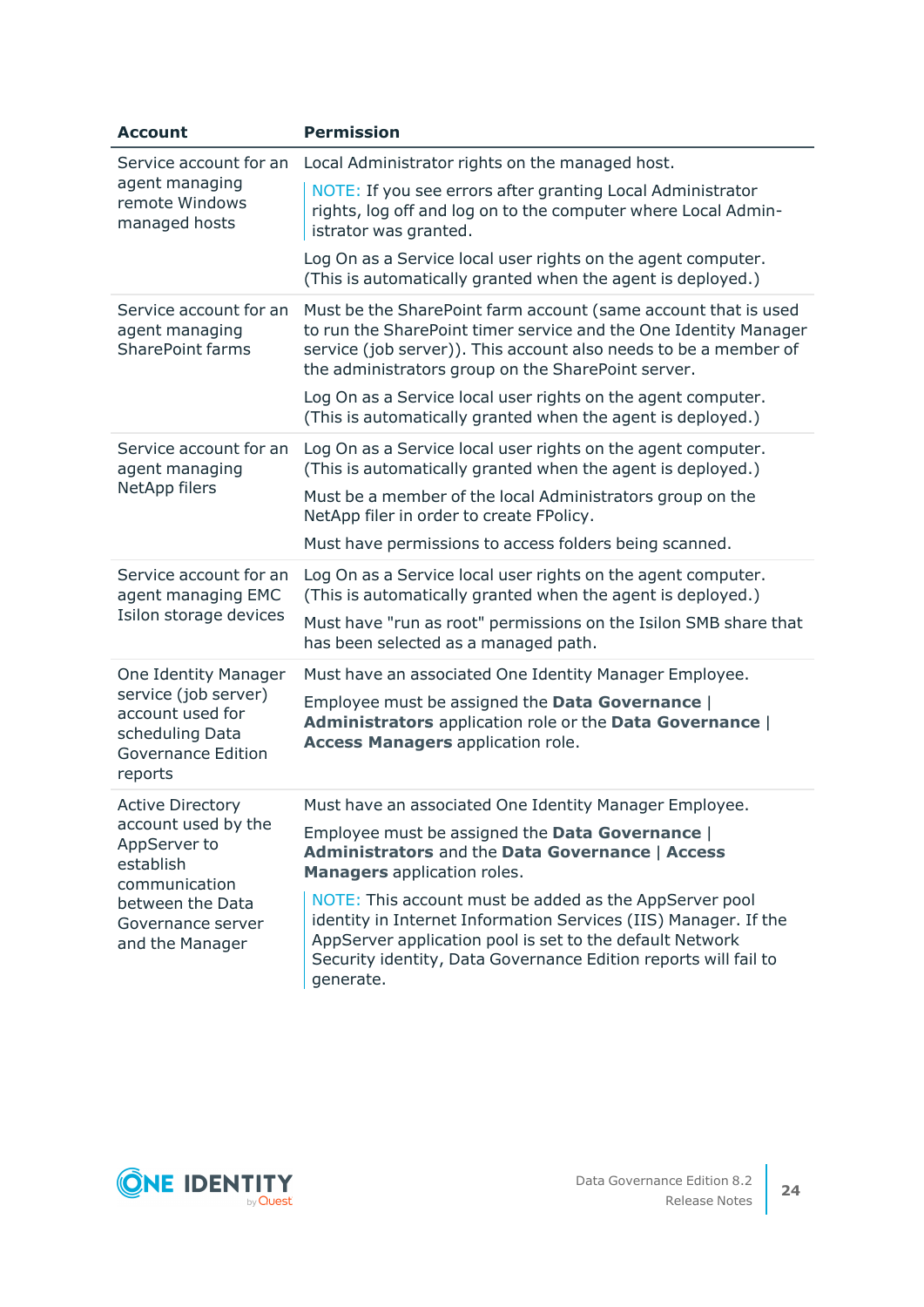## <span id="page-24-0"></span>**Data Governance Edition required ports**

NOTE: For agent deployments, open the following file and printer sharing ports:

- $\cdot$  TCP 135
- $\cdot$  UDP 137
- $\cdot$  UDP 138
- $\cdot$  TCP 139
- $\cdot$  TCP 445

### **Table 29: Ports required for communication**

| <b>Port</b>      | <b>Direction</b> | <b>Description</b>                                                                                                                                                                                                                                                                                                                                                                                                                                                                                                                                                                                                                                                                              |
|------------------|------------------|-------------------------------------------------------------------------------------------------------------------------------------------------------------------------------------------------------------------------------------------------------------------------------------------------------------------------------------------------------------------------------------------------------------------------------------------------------------------------------------------------------------------------------------------------------------------------------------------------------------------------------------------------------------------------------------------------|
| 8721             | Incoming         | TCP (HTTP) port opened on the Data Governance server<br>computer. This is the base port for the Data Governance REST<br>API, used for communication with Data Governance server REST<br>services, including the One Identity Manager clients and Windows<br>PowerShell.                                                                                                                                                                                                                                                                                                                                                                                                                         |
| 8722             | Incoming         | TCP (net.tcp) port opened on the Data Governance server<br>computer. Used for communication with Data Governance<br>agents, One Identity Manager clients, One Identity Manager web<br>server, and PowerShell.                                                                                                                                                                                                                                                                                                                                                                                                                                                                                   |
|                  |                  | NOTE: The net.tcp port is configurable in the Data Governance<br>Configuration wizard. The HTTP port (8721) listed above should<br>always be 1 less than the net.tcp port. These first two ports<br>align with the base addresses in the DataGovernanceEdi-<br>tion.Service.exe.config file under the IndexServerHost service.<br>It is highly recommended that you only change this port using<br>the Data Governance Configuration wizard to ensure the config-<br>uration file, One Identity Manager database and service connec-<br>tion points are updated properly; otherwise, you may lose<br>connection with the Manager, the Data Governance service<br>and/or Data Governance agents. |
|                  |                  | IMPORTANT: Do NOT use the Designer to change the<br>QAMServer configuration parameters, including the Port<br>parameter.                                                                                                                                                                                                                                                                                                                                                                                                                                                                                                                                                                        |
| 8723             | Incoming         | HTTP port used for communication with the One Identity Manager<br>web server (/landing and /home pages).                                                                                                                                                                                                                                                                                                                                                                                                                                                                                                                                                                                        |
| 18530 -<br>18630 | Incoming         | TCP port range opened on all agent computers. Used for<br>communication with the Data Governance server. (The first agent<br>on an agent host will use port 18530, and each subsequent agent<br>on the same host will take the next available port, i.e., 18531,<br>18532, and so on.). In addition, this range is used to open a TCP<br>listener for NetApp Cluster Mode hosts if resource activity<br>collection is enabled.                                                                                                                                                                                                                                                                  |

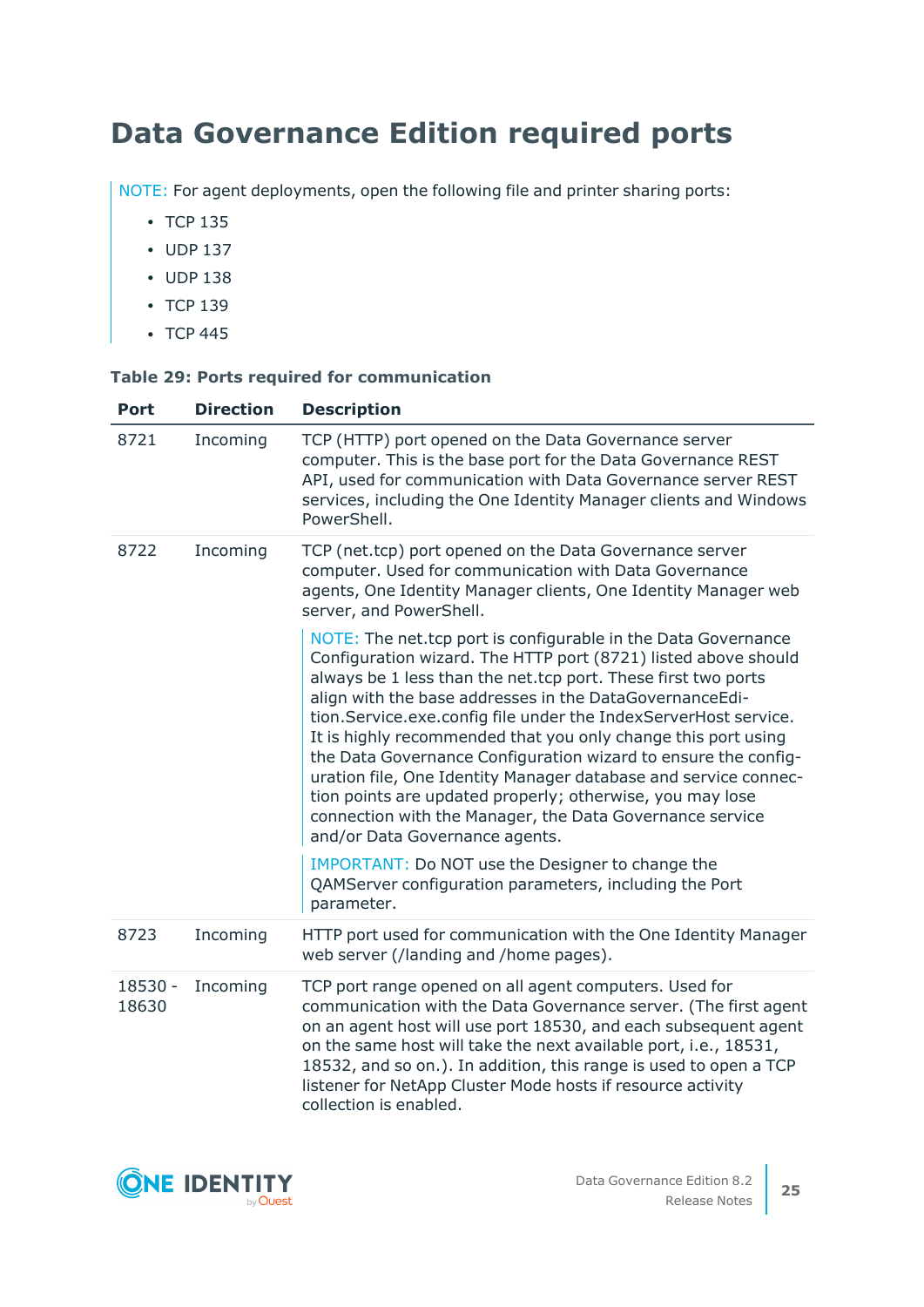# **Product licensing**

Use of this software is governed by the Software Transaction Agreement found at [www.oneidentity.com/legal/sta.aspx](http://www.oneidentity.com/legal/sta.aspx). This software does not require an activation or license key to operate.

# **Upgrade and installation instructions**

One Identity Manager and Data Governance Edition must be running the same version. Use the installation and configuration wizards to perform a new install or upgrade from a previous version of Data Governance Edition

## **Deployment overview**

The following activities must be performed to have a fully functional Data Governance Edition deployment:

- Install One Identity Manager Data Governance Edition
- Create and configure the One Identity Manager database
- Install and configure the One Identity Manager service (job server)
- Run the Data Governance Configuration wizard to:
	- Deploy the Data Governance server
	- Create the Data Governance Resource Activity database
- Configure the Data Governance service accounts for managed domains
- Add managed hosts and deploy agents
- Install the web portal

### NOTE: **New in 7.0: Active Directory synchronization via the One Identity Manager service (job server) is not required for managed host deployment**.

In the absence of One Identity Manager target system synchronization, the Data Governance service automatically harvests the forest topology. It creates Employee records for all members found in each domain's Domain Admins group and for the current account running the Data Governance configuration wizard. It also links these accounts to the correct Data Governance application roles, which allows you to add managed hosts and deploy agents.

When additional One Identity Manager functionality is required, including generating complete Data Governance Edition reports, perform the following steps:

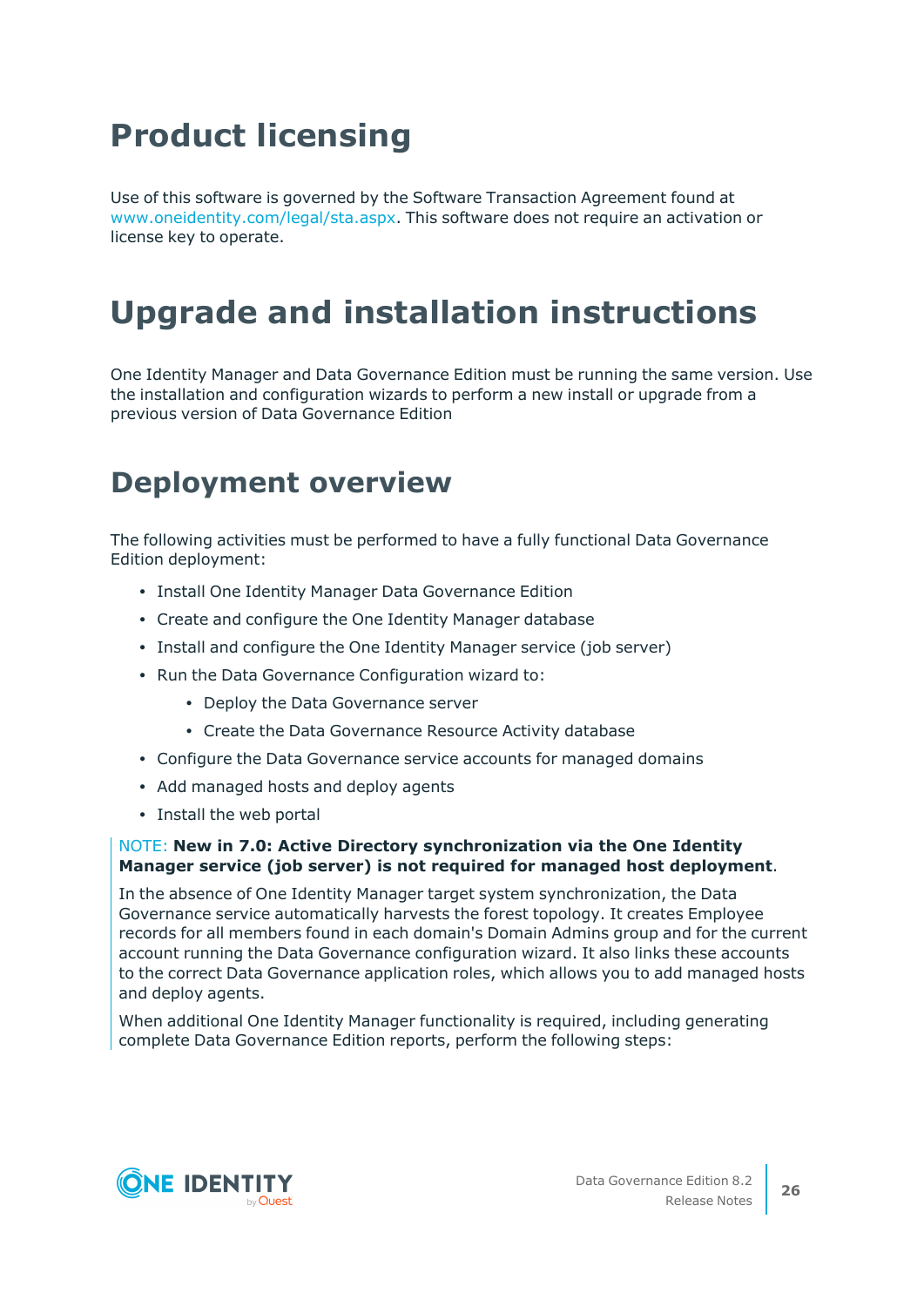• Run the One Identity Manager Synchronization Editor to synchronize your target environments (Active Directory, and if applicable, SharePoint and Unix).

IMPORTANT: Active Directory synchronization MUST be complete before starting the SharePoint synchronization.

• Assign Data Governance application roles to Employees.

For detailed instructions on installing and configuring One Identity Manager Data Governance Edition see the *One Identity Manager Installation Guide* and the *One Identity Manager Data Governance Edition Deployment Guide*.

## **Upgrading One Identity Manager Data Governance Edition**

In order to take advantage of the enhancements added to Data Governance Edition version 8.2, you must perform a full One Identity Manager Data Governance Edition upgrade, which includes:

- Running the autorun.exe program to deploy the latest version of One Identity Manager Data Governance Edition.
- Running the Configuration wizard to upgrade the One Identity Manager database.
- Running the Data Governance Configuration wizard to upgrade the Data Governance service and connect to an existing (or install a new) Resource Activity database.
- Upgrading the Data Governance agents.

See the *Upgrading Data Governance Edition* chapter in the *One Identity Data Governance Edition Deployment Guide* for full instructions on upgrading Data Governance Edition.

### **More resources**

Additional information is available from the following:

- One Identity Manager online product documentation: [https://support.oneidentity.com/identity-manager/technical-documents](https://support.oneidentity.com/identity-manager/technical-documents/)
- Data Governance Edition online product documentation: [https://support.oneidentity.com/identity-manager-data-governance](https://support.oneidentity.com/identity-manager-data-governance-edition/technical-documents)[edition/technical-documents](https://support.oneidentity.com/identity-manager-data-governance-edition/technical-documents)
- One Identity community: [https://www.quest.com/community/products/one](https://www.quest.com/community/products/one-identity/)[identity/](https://www.quest.com/community/products/one-identity/)

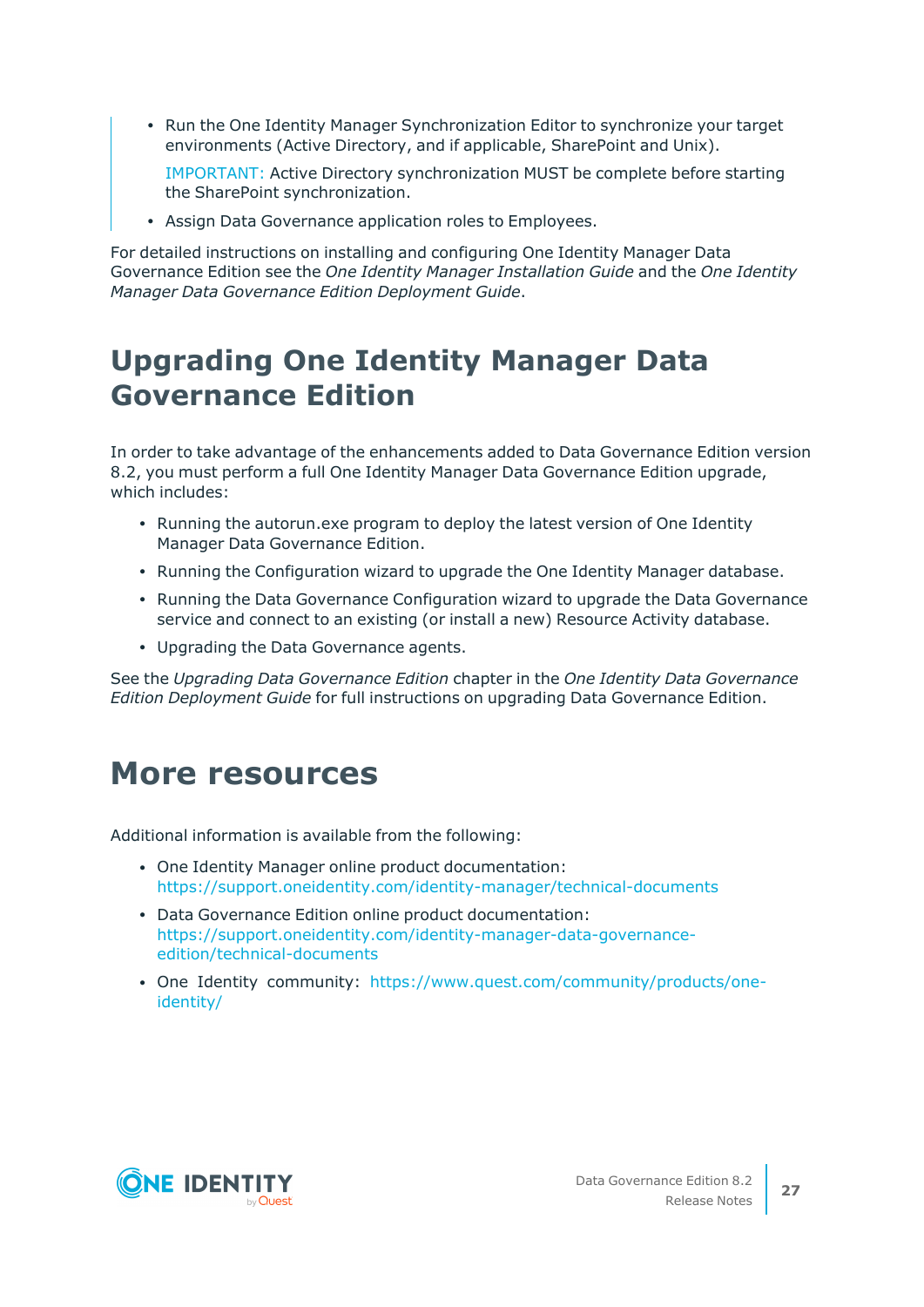# **Globalization**

This section contains information about installing and operating this product in non-English configurations, such as those needed by customers outside of North America. This section does not replace the materials about supported platforms and configurations found elsewhere in the product documentation.

This release is Unicode-enabled and supports any character set. It supports simultaneous operation with multilingual data. This release is targeted to support operations in the following regions: North America, Western Europe and Latin America, Central and Eastern Europe, Far-East Asia, Japan.

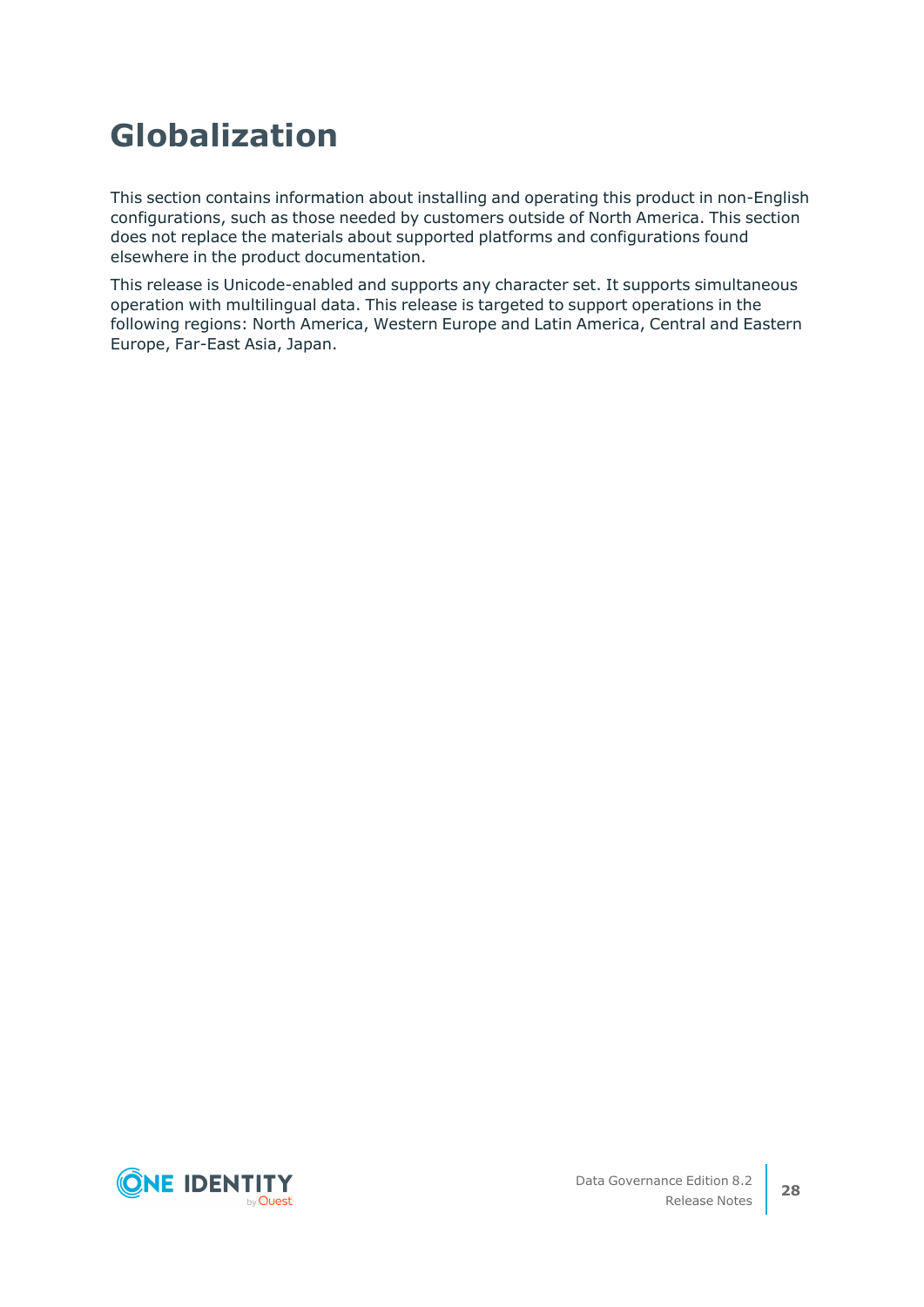## **About us**

One Identity solutions eliminate the complexities and time-consuming processes often required to govern identities, manage privileged accounts and control access. Our solutions enhance business agility while addressing your IAM challenges with on-premises, cloud and hybrid environments.

## **Contacting us**

For sales and other inquiries, such as licensing, support, and renewals, visit [https://www.oneidentity.com/company/contact-us.aspx.](https://www.oneidentity.com/company/contact-us.aspx)

### **Technical support resources**

Technical support is available to One Identity customers with a valid maintenance contract and customers who have trial versions. You can access the Support Portal at [https://support.oneidentity.com/.](https://support.oneidentity.com/)

The Support Portal provides self-help tools you can use to solve problems quickly and independently, 24 hours a day, 365 days a year. The Support Portal enables you to:

- Submit and manage a Service Request
- View Knowledge Base articles
- Sign up for product notifications
- Download software and technical documentation
- View how-to videos at [www.YouTube.com/OneIdentity](http://www.youtube.com/OneIdentity)
- Engage in community discussions
- Chat with support engineers online
- View services to assist you with your product